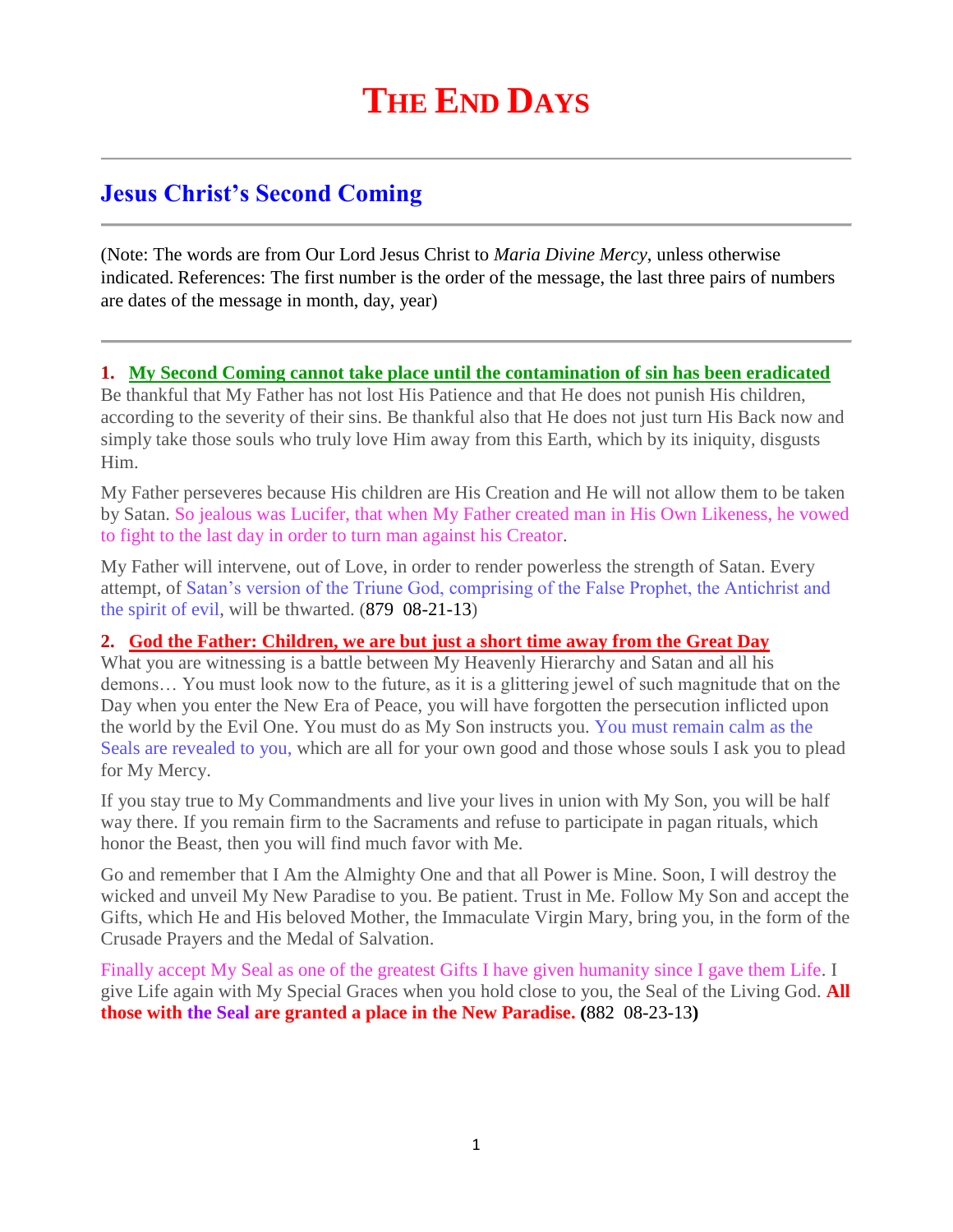# **3. [I will Judge the Living and the Dead and only those who are worthy can enter My](http://www.thewarningsecondcoming.com/i-will-judge-the-living-and-the-dead-and-only-those-who-are-worthy-can-enter-my-kingdom/)  [Kingdom](http://www.thewarningsecondcoming.com/i-will-judge-the-living-and-the-dead-and-only-those-who-are-worthy-can-enter-my-kingdom/)**

I have made it clear that I will come again to salvage My Kingdom. My Second Coming is awaited and those who profess to know the Truth, which is contained in My Father's Book, will know that it does not contain untruths. I will come again as foretold and this time is almost upon you. (631 12- 10-12)

### **4. [Traitors of My Holy Word, sent through God's Prophets, will, I solemnly promise, result](http://www.thewarningsecondcoming.com/traitors-of-my-holy-word-sent-through-gods-prophets-will-i-solemnly-promise-result-in-the-wrath-of-my-father/)  [in the Wrath of My Father](http://www.thewarningsecondcoming.com/traitors-of-my-holy-word-sent-through-gods-prophets-will-i-solemnly-promise-result-in-the-wrath-of-my-father/)**

Human reasoning, while important in the role of discernment, plays a very small part in recognizing My Word.

You, who sin against Me by preventing the Word of God from being heard in these times, will be cast away. My patience is weary. My worries intense. My pain excruciating. You are trying to deceive My followers, whose role in leading My remnant army is paramount. For this you will be punished.

#### **I plead with you to ask Me to come to you so that I can give you solace, for make no mistake, you are troubled souls and your sins are known to Me.**

Your arrogance is offending and insulting to My Father. Your willingness to sacrifice your own souls, because of your ambition to be seen as intelligent and authoritative spokespersons for Me, is disgusting in My Eyes.

Traitors of My Holy Word, sent through God's prophets, will, I solemnly promise, result in the Wrath of My Father. Your punishment will be swift. Your time is limited. You have but a short time in which to choose which master you really serve. (634 12-12-12)

### **5. [It won't be long before the final phase of the purification of the human race begins](http://www.thewarningsecondcoming.com/it-wont-be-long-before-the-final-phase-of-t)**

Children, it won't be long before the final phase of the purification of the human race begins. This will mean the separation of the good from the wicked. How this will break My Father's Heart, but it must be done. It is like as if He is preparing His garden, so that it is healthy and perfect. The weeds must be destroyed or they will spread and infest the healthy**. (**690 02-03-13**)**

### **6. [I will come again on the last day. But I will not walk the Earth beforehand](http://www.thewarningsecondcoming.com/i-will-come-again-on-the-last-day-but-i-will-not-walk-the-earth-beforehand/)**

The Book of Truth is being given to the world to save the human race from certain death. It is a lifesaving Gift for the soul. It brings with it extraordinary graces. It brings you the Truth, not only to remind you of My Teachings, but, to prepare you for the attacks on My Church, which will result in the destruction of souls.

You must never forget My Promise. I will come again on the last day. But I will not walk the Earth beforehand. My warning to you now is to listen to the prophecies. Any man who claims to be Me, or any man who tells you Jesus walks the Earth in human flesh, is a liar.

My Time will come when I descend from Heaven in exactly the way in which I ascended on My last day on Earth. (748 04-03-13)

### **7. [These Messages will be the last given to you before the Great Day when I](http://www.thewarningsecondcoming.com/these-messages-will-be-the-last-given-to-you-before-the-great-day-when-i-come-to-judge/) come to Judge**

Prophets are sent into the world, only because of the Love of God, to prepare His children for events, which will have an impact on the salvation of their souls… And now you, My daughter, have been sent to prepare the way for My Second Coming so that I can bring salvation to the world and so that My New Paradise can be realized.

Those who live their lives according to the Word of God and who do not know of these Messages have nothing to fear. Those who accept these Messages and warnings, not to accept any other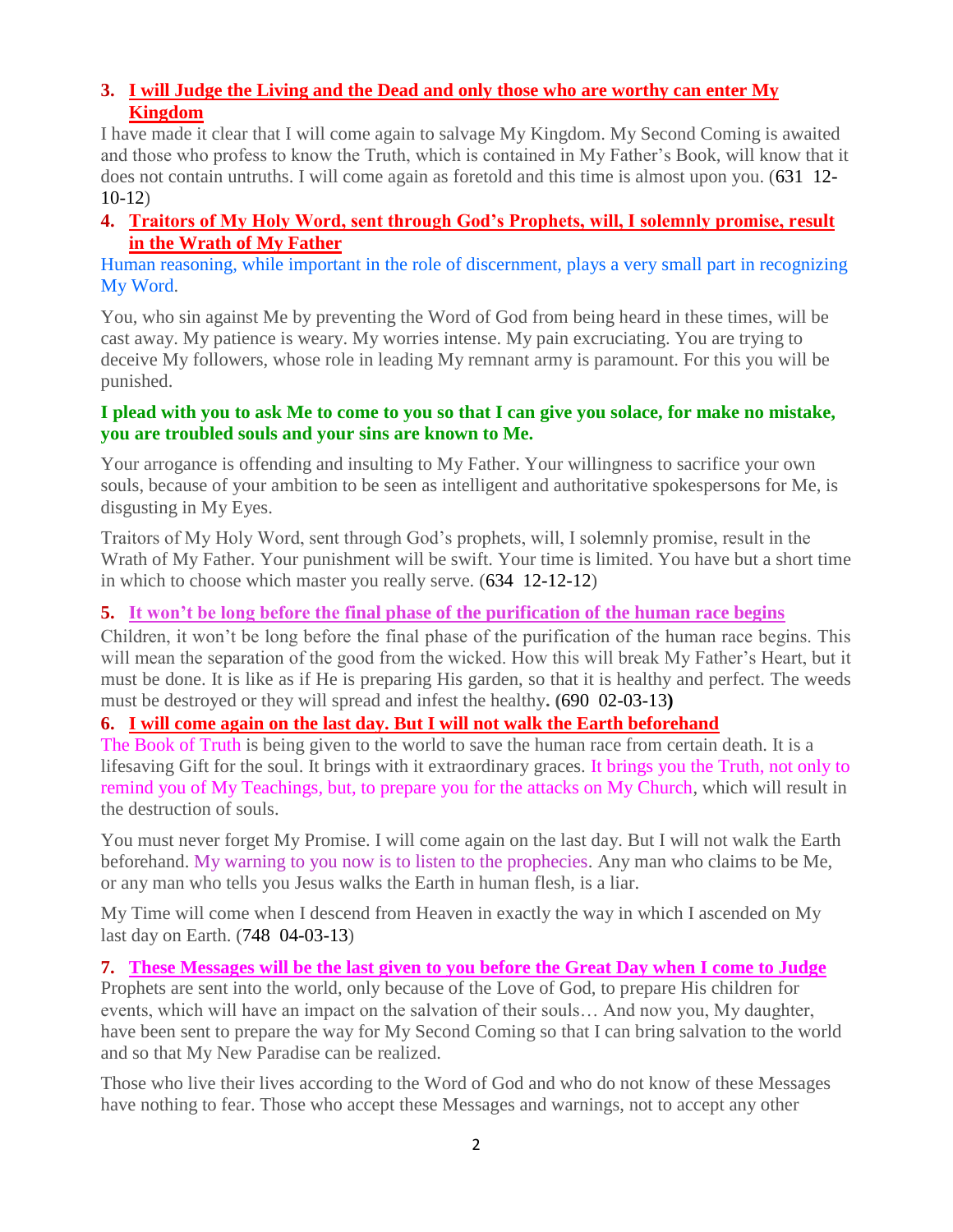doctrine other than that given to the world by Me, Jesus Christ, have nothing to fear, for theirs will be the kingdom of My New Paradise.

Those who will refuse My Hand of Mercy, who wander away from Me and who destroy their souls by honoring Satan and all his empty promises, instead of their God and Creator, will be denied Eternal Life, unless they beg for My Mercy. (798 05-25-13)

#### **8. [The announcement to herald My Second Coming will be sudden](http://www.thewarningsecondcoming.com/the-announcement-to-herald-my-second-coming-will-be-sudden/)**

These times will see the division in My Church getting bigger; one side suffering to protect My Gospel, the other trying to reinvent My Church, modernize My Teachings and bring obscene laws into My Church.

You are My army, My ray of light, in the world. Every attempt will be made to extinguish this light, but it will be useless. The ray of your light, your love for Me, will be illuminated so that it will become like a beacon of light and then a great fire. This Fire of the Holy Spirit, which will grip each one of you, will spread its flames to every corner of the world. It will be you, My precious army, who will do this. You will be guided by Heaven. You will march forward. You will trample over the evil army of poor souls who are being dictated to by Satan and they will be powerless against you.

Soon afterwards the Glory of My great announcement will manifest in the world. The announcement to herald My Second Coming will be sudden. It will also be unexpected, although you have been well prepared. By then you will be bequeathed with the great Gift of Eternal Life. (570 10-08-12)

#### **9. [God the Father: Soon, My Son will be sent to unveil the Truth of the Creation of humanity](http://www.thewarningsecondcoming.com/god-the-father-soon-my-son-will-be-sent-to-unveil-the-truth-of-the-creation-of-humanity/)**

My Divine Intervention will be witnessed by billions and many will run into My Sacred Arms in relief. The Truth of My Divine Plan, and the mystery of life on earth, will be laid bare for all to see. Only then will man accept the Truth of the existence of Eternal Life.

After this will come the great divide, when the souls who respond to His Mercy will be taken aside. **(**580 10-18-12**)**

#### **10. [Those who are loyal to Me will be taken, in the blink of an eye, without suffering into the](http://www.thewarningsecondcoming.com/those-who-are-loyal-to-me-will-be-taken-in-the-blink-of-an-eye-without-suffering-into-the-new-heaven-and-earth/)  [New Heaven and Earth](http://www.thewarningsecondcoming.com/those-who-are-loyal-to-me-will-be-taken-in-the-blink-of-an-eye-without-suffering-into-the-new-heaven-and-earth/)**

My Era of Peace will be a new earth where twelve nations will rule under My Guidance… You will live in peace, love and harmony. The natural surroundings you see on the earth today will pale into insignificance when compared with the world which lies ahead… You will be reunited with your loved ones who died in a state of grace and who will be resurrected from the dead. (404 04-26-12)

#### **11. [Why do you reject My warnings to prepare for My Second Coming?](http://www.thewarningsecondcoming.com/why-do-you-reject-my-warnings-to-prepare-for-my-second-coming/)**

Those whom you would expect, fully versed in the Holy Bible, to be alert to the teachings therein, are blind to the truth. For all their understanding of My Father's Holy Book they have failed to prepare for the time when I will come again… The time is drawing very close to My Second Coming on earth. Yet, mankind has not prepared themselves for My arrival. Even My sacred servants do not preach of the importance of this most glorious event. My beloved Father always sends Prophets to prepare His children. He has been doing this since time began. Why then do you reject My warnings to prepare for My Second Coming? Those guilty of pride, religious snobbery and arrogance will find it impossible to open their hearts because they lack the most important quality of all. Humility. Without humility and generosity of heart you cannot come close to My Sacred Heart. (344 02-21-12)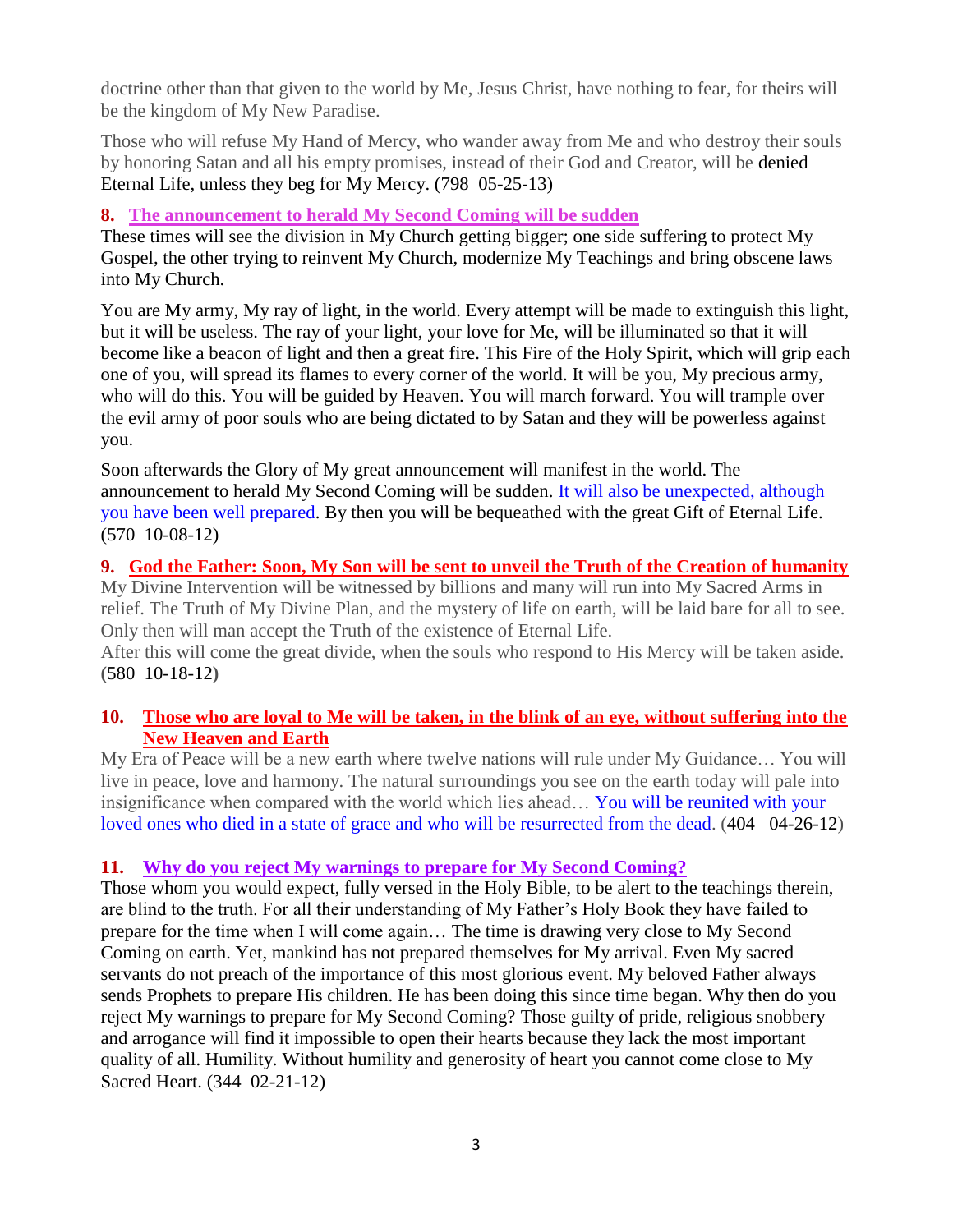### **12. [The opposition to My Second Coming will be fierce](http://www.thewarningsecondcoming.com/the-opposition-to-my-second-coming-will-be-fierce/)**

My Word, given to you this time, is already being ignored in many quarters of the Church and dismissed just as it was by the Pharisees during My time on earth. The truth of My Teachings, which have never changed, will be deemed to be lies.

Why is this? I tell you it is because so many have twisted the truth of My Teachings to such an extent that they no longer believe in mortal sin. So many chose to ignore the truth contained in the Holy Bible.

Why do you deny, for example, the existence of the 1,000 years of the New Heaven and Earth? The Book of Revelation, just as the prophecies contained in the Book of Daniel, has been given to you only in parts. Many of you are confused. But this is because the contents revealed to both these prophets were closed and hidden until the end of times.

Only I, Jesus Christ, the Lamb of God, has the authority to reveal the contents to mankind. How can you claim to know everything about My Second Coming when you know only parts? When they have not been revealed yet? You must listen to My Holy Word for it is being given to you to save your souls. Should you continue to deny My Word, after The Warning takes place, as these My messages to the world will continue to unfold, you will be guilty of rejecting My Hand of Mercy. (373 03-22-12)

#### **13. [Help Me prepare the world for My Second Coming](http://www.thewarningsecondcoming.com/help-me-prepare-the-world-for-my-second-coming/)**

All of God's children who are devout believers must now, out of their loyalty to Me, their beloved Jesus, **help Me prepare the world for My Second Coming.**

I urge all those, in My Holy Name, to allow Me to guide you to help you proclaim the truth of My teachings in every corner of the world.

Preach My simple teachings first. Love of one's neighbor is expected of all those who say they are followers of Mine. Speak only of My Second Coming. My Holy Spirit will flood the souls of those to whom you impart My Holy Word.

But first you must ask Me for this special grace. Before I sanction you to do this most sacred work I call on you to ask me for this grace through the recital of Crusade Prayer (48)

### **Crusade Prayer (48) Prayer for the Grace to Proclaim the Second Coming of Christ**

*Oh My Jesus,*

*Grant Me the grace to proclaim your Holy Word*

*To all of humanity so that souls can be saved.*

*Pour your Holy Spirit over me, your humble servant,*

*So that your Holy Word can be heard and accepted,*

*Especially by those souls who need your mercy the most.*

*Help me to honor Your Holy Will at all times and never to insult or*

*Condemn those who refuse the hand of your Mercy. Amen*

Go now, My army, for you have been given the armor you need to convert mankind. (400 0422-12)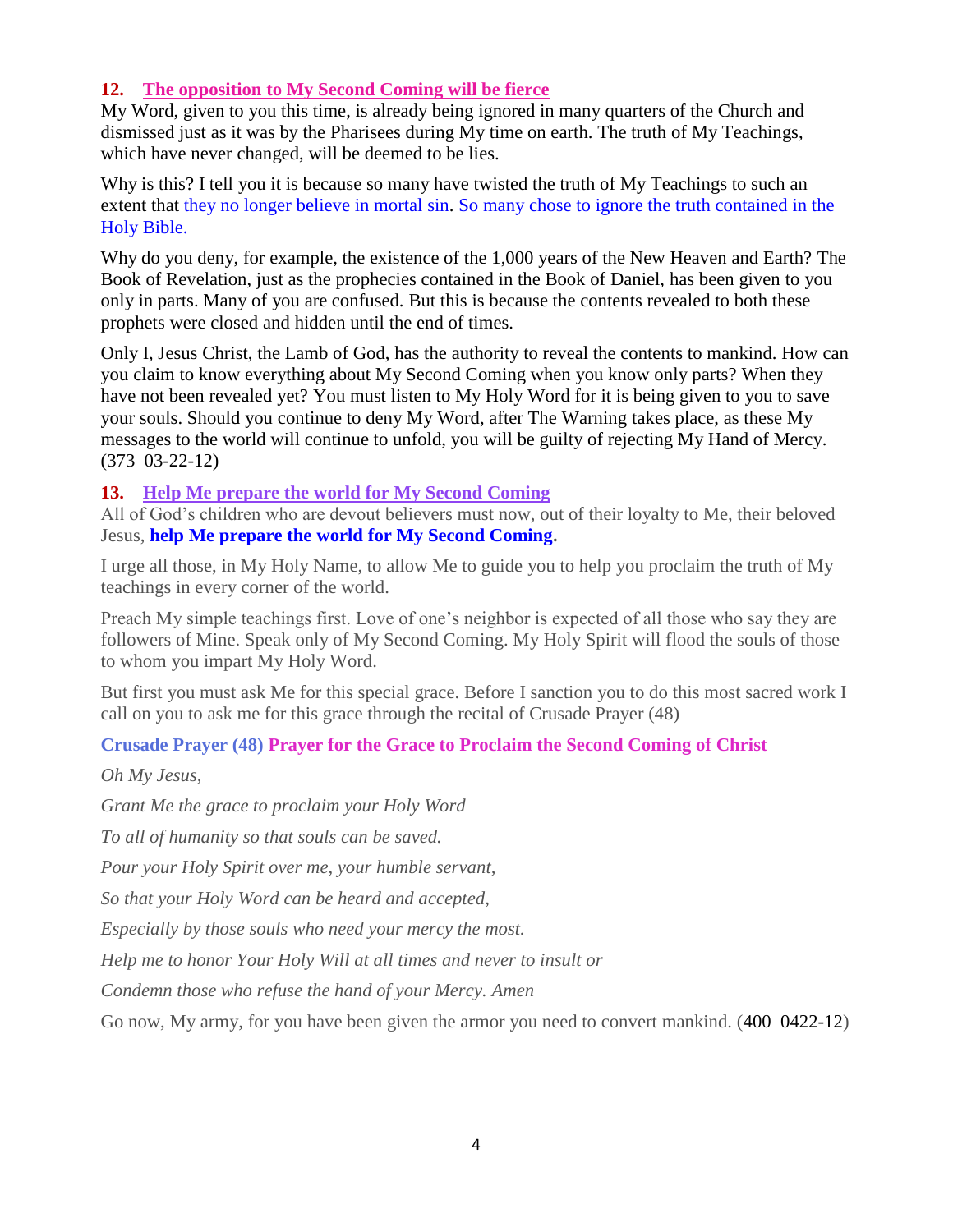#### **14. [My return to save you will be felt in every corner of the world](http://www.thewarningsecondcoming.com/my-return-to-save-you-will-be-felt-in-every-corner-of-the-world/)**

The world is in upheaval caused by the spirit of darkness. You are surrounded with all the evidence of what the evil of sin can inflict on mankind. In this spirit of darkness will shine the spirit of My divine presence **as I come to save mankind once again.**

You, My precious children who know the truth, must tell the others how fortunate they are to being given this wonderful divine gift. **My love will strike the earth in a manner where you will drop down in humility and on bended knees weep with sorrow** for the grievance you have caused to offend My Eternal Father.

**I come again to give you the life you need** to enable you once again to raise your eyes in adoration and praise to the glory of God the Father and thank Him for the justice he now shows to His precious but lost children.

I, Jesus Christ, now prepare to allow you bear witness to the truth of mercy for every soul including hardened sinners and non-believers everywhere.

**The proof of My existence and that of God the Father will be revealed** in all its heavenly glory to every man, woman and child. (224 10-17-11)

**15. God the Father: [Prepare the world for the arrival of My Beloved Son Jesus Christ](http://www.thewarningsecondcoming.com/god-the-father-prepare-the-world-for-the-arrival-of-my-beloved-son-jesus-christ/)** My daughter, prepare the world for the arrival of My Beloved Son Jesus Christ for He now comes, as foretold, to save mankind once again.

His arrival will be heralded by the trumpets in Heaven and the choirs of angels who will sing in praise to announce this great event.

My great gift to mankind is being presented to you in the form of **My dearly beloved Son who is being sent to save you before the Final Judgment**.

Prepare your souls, for when your sins are revealed to you I command you to fall in humility at the feet of My Son and beg for mercy. You must ask Him to forgive you and you must accept the punishment required to cleanse your souls.

His mercy is so great that sin, no matter how grievous, can be forgiven if true remorse is shown. Humility is required of all of you so that you will be worthy to enter the new Glorious Era of Peace on earth the time of which is very close. Only those souls who truly repent and show true allegiance to My beloved Son will be fit to enter the gates. For you must be free of sin to enter this wonderful New Paradise on Earth. (225 10-19-11)

#### **16. [Your moment of glory before My eyes –](http://www.thewarningsecondcoming.com/your-moment-of-glory-before-my-eyes-your-moment-of-salvation/) your moment of salvation**

**Welcome, therefore, the gift of Purgatory** presented to you during The Warning when you must be purified as penance for your sins. **You will not have to wait, children, for death to face this purification.** You are blessed, children, for no scar of sin will remain on your souls. Then you can gain immediate access to the new Era of Peace I speak about. This is where all My children who seek forgiveness for their sins during The Warning will be taken.

Open your hearts and welcome Me when I come to you during the forthcoming Warning when you will be able to embrace Me. Allow Me to hold you and to forgive you your sins so you will become mine in body, mind and soul finally and with the total abandonment that I need from you.

This will be your moment of Glory before My eyes. Then you will be ready for the second stage when you will be able to join your brothers and sisters in the New Paradise on earth as it was created in the beginning by God, the creator of all things. This will become **your new and rightful home for 1,000 years. (**247 11-12 11**)**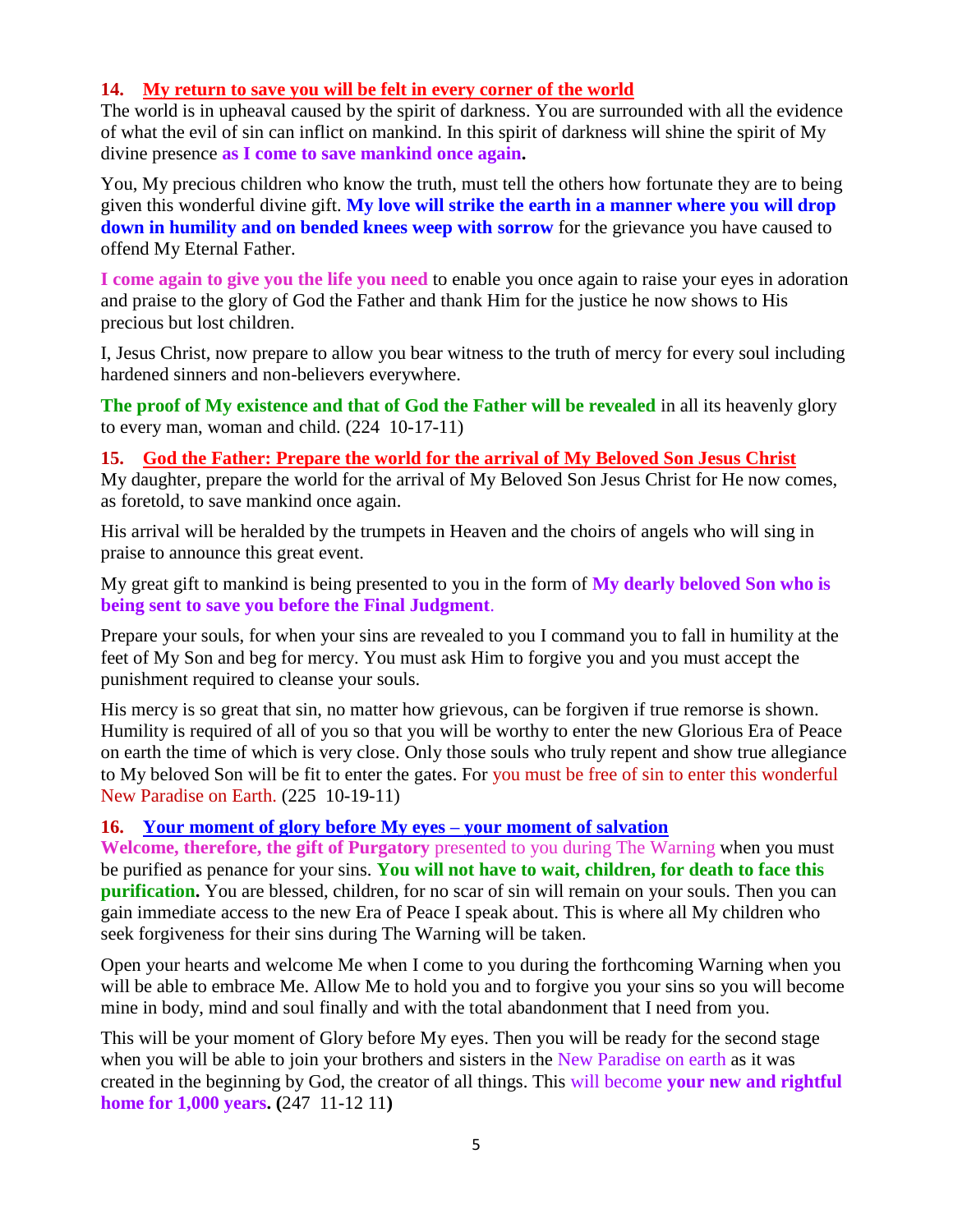# **17. God the [Father: My Son is being sent to claim his rightful Throne](http://www.thewarningsecondcoming.com/god-the-father-my-son-is-being-sent-to-claim-his-rightful-throne-2/)**

My daughter, just as I sent a Savior into the world the first time to save humanity **I am now ready to send My Son, Jesus the Redeemer of mankind**, once again to salvage those souls who could not be otherwise saved.

When I realized that the only way to redeem mankind was to send a Savior I knew I could not expect any prophet or chosen soul to suffer such a sacrifice. I decided through the second person of My Divinity that I would send a Son to save humanity. This was the only effective way to foil the plans of Satan; such was my love for My children.

Now that The Warning approaches I am also preparing the World, through these Holy messages, to welcome My Son for the Second Time.

**The Second Coming of My beloved Son is close, children**. He is being sent to claim his rightful throne when He will reign as King of Mankind.

This glorious event will be spectacular and is **the final part of the plan to save the Human Race** from the evil that exists in your world. Satan will be cast away shortly. His followers and those wicked of heart will be shocked and dismayed. They will be expected to make a choice at that stage. Drop down and plead for mercy and be saved. Or refuse the great gift which will be presented to them. (278 12-24-11)

### **18. [Your transition from this earth into My New Kingdom will be painless, instant and will](http://www.thewarningsecondcoming.com/your-transition-from-this-earth-into-my-new-kingdom-will-be-painless-instant-and-will-be-so-sudden-that-you-will-barely-be-able-to-take-a-breath/)  [be so sudden that you will barely be able to take a breath](http://www.thewarningsecondcoming.com/your-transition-from-this-earth-into-my-new-kingdom-will-be-painless-instant-and-will-be-so-sudden-that-you-will-barely-be-able-to-take-a-breath/)**

The strong in faith, amongst you, will be taken swiftly. The time for those who lag behind, lacking in faith and who find it impossible to reach out to Me, will be longer. **(**739 03-27-13**)**

### **19. I will come again on the last [day. But I will not walk the Earth beforehand](http://www.thewarningsecondcoming.com/i-will-come-again-on-the-last-day-but-i-will-not-walk-the-earth-beforehand/)**

The Book of Truth is being given to the world to save the human race from certain death. It is a lifesaving Gift for the soul. It brings with it extraordinary graces. It brings you the Truth, not only to remind you of My Teachings, but, to prepare you for the attacks on My Church, which will result in the destruction of souls.

You must never forget My Promise. I will come again on the last day. But I will not walk the Earth beforehand. My warning to you now is to listen to the prophecies. Any man who claims to be Me, or any man who tells you Jesus walks the Earth in human flesh, is a liar.

My Time will come when I descend from Heaven in exactly the way in which I ascended on My last day on Earth. (748 04-03-13)

# **20. [My Words to you now will be heard once again on the Last Day. Remember them](http://www.thewarningsecondcoming.com/my-words-to-you-now-will-be-heard-once-again-on-the-last-day-remember-them-2/)**

**I Am** the beginning and the end. I come, as promised to bring you eternal life. Rise, all of you who believe in Me and accept the Truth. Come to Me. Let the Will of My Father reign upon the New Heaven and the New Earth. Rejoice for I bring peace and unity to all those whose names are in the Book of the Living. My final Covenant has been fulfilled. My Reign has come. Rise and accept the Hand of God. **(**773 04-28-13**)**

#### **21. [I will create miracles all over the world to prove to the skeptics that it is I, Jesus Christ,](http://www.thewarningsecondcoming.com/i-will-create-miracles-all-over-the-world-to-prove-to-the-skeptics-that-it-is-i-jesus-christ-who-has-sent-my-prophet-to-prepare-all-of-you-for-my-second-coming/)  [Who has sent My Prophet to prepare all of you for My Second Coming](http://www.thewarningsecondcoming.com/i-will-create-miracles-all-over-the-world-to-prove-to-the-skeptics-that-it-is-i-jesus-christ-who-has-sent-my-prophet-to-prepare-all-of-you-for-my-second-coming/)**

Every one of you in My Remnant Army will be given special Graces. **(**809 06-07-13**)**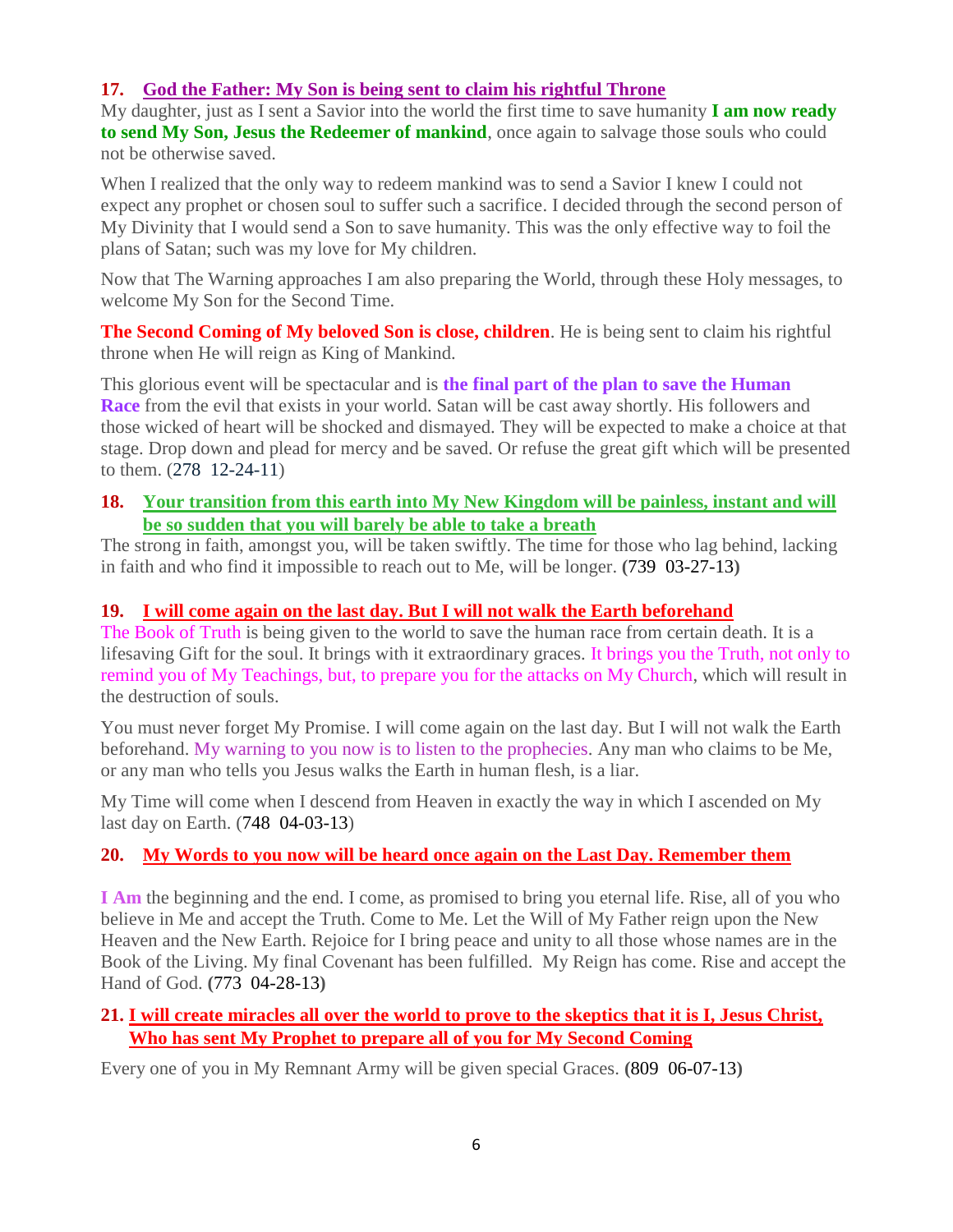### **22. [When the New Jerusalem comes down upon the world to the sound of trumpets, the](http://www.thewarningsecondcoming.com/when-the-new-jerusalem-comes-down-upon-the-world-to-the-sound-of-trumpets-the-lights-will-fill-the-skies-and-all-will-be-silent/)  [lights will fill the skies and all will be silent](http://www.thewarningsecondcoming.com/when-the-new-jerusalem-comes-down-upon-the-world-to-the-sound-of-trumpets-the-lights-will-fill-the-skies-and-all-will-be-silent/)**

This will be the last hour when I come to Judge the living and the dead. **(**811 06-09-13**)**

### **23. You must not be [frightened, for what I Promise is yours and it is your Inheritance](http://www.thewarningsecondcoming.com/you-must-not-be-frightened-for-what-i-promise-is-yours-and-it-is-your-inheritance/)**

You must look to the future with anticipation. You must try to listen to these Messages, for they will be the lifeline you will need, as the days ahead will become darker. **(**812 06-10-13**)**

# **24. [The First Judgment is close and I will cast the wicked](http://www.thewarningsecondcoming.com/the-first-judgement-is-close-and-i-will-cast-the-wicked-aside/) aside**

Many, who do not accept these Messages make a grave mistake, for the Book of Truth is comprised simply of the detail and the secrets contained in the Book of Revelation. **I**, the Lamb of God, **Am** the only Authority – only I have permission from My Father – to open the Seals contained therein.

If you do not believe in the Book of Truth, then you do not believe in the Book of Revelation. Be warned. Those who reject the Book of Revelation forsake My Mercy**.** But the Truth will be shown to them during My Great Warning through Divine Intervention, for otherwise many would never know Me or understand the great Mercy I bring the world.

Many, many changes will now take place in the world, which no man will fail to notice. Religions will become a nonsense, as millions will adopt a pagan faith, which they will be told is to honor God. Humility and love for the poor will be the reasons, you will be told, why the renewed and enlightened Church will herald a new beginning. Like lambs to the slaughter, you will be led into the lake of fire**.** When you realize the terrible abomination, which you have been drawn into, it may be too late. When you pay homage to the Beast, he will infest you and many will, in time, become slaves. (873 08-15-13)

### **25. [My Second Coming cannot take place until the contamination of sin has been eradicated](http://www.thewarningsecondcoming.com/my-second-coming-cannot-take-place-until-the-contamination-of-sin-has-been-eradicated/)**

Be thankful that My Father has not lost His Patience and that He does not punish His children, according to the severity of their sins. Be thankful also that He does not just turn His Back now and simply take those souls who truly love Him away from this Earth, which by its iniquity, disgusts Him.

My Father perseveres because His children are His Creation and He will not allow them to be taken by Satan. So jealous was Lucifer, that when My Father created man in His Own Likeness, he vowed to fight to the last day in order to turn man against his Creator.

My Father will intervene, out of Love, in order to render powerless the strength of Satan. Every attempt, of Satan's version of the Triune God, comprising of the False Prophet, the Antichrist and the spirit of evil, will be thwarted. (879 08-21-13)

### **26. [God the Father: Children, we are but just a short time away from the Great Day](http://www.thewarningsecondcoming.com/god-the-father-children-we-are-but-just-a-short-time-away-from-the-great-day/)**

What you are witnessing is a battle between My Heavenly Hierarchy and Satan and all his demons… You must look now to the future, as it is a glittering jewel of such magnitude that on the Day when you enter the New Era of Peace, you will have forgotten the persecution inflicted upon the world by the Evil One. You must do as My Son instructs you. You must remain calm as the Seals are revealed to you, which are all for your own good and those whose souls I ask you to plead for My Mercy.

If you stay true to My Commandments and live your lives in union with My Son, you will be half way there. If you remain firm to the Sacraments and refuse to participate in pagan rituals, which honor the Beast, then you will find much favor with Me.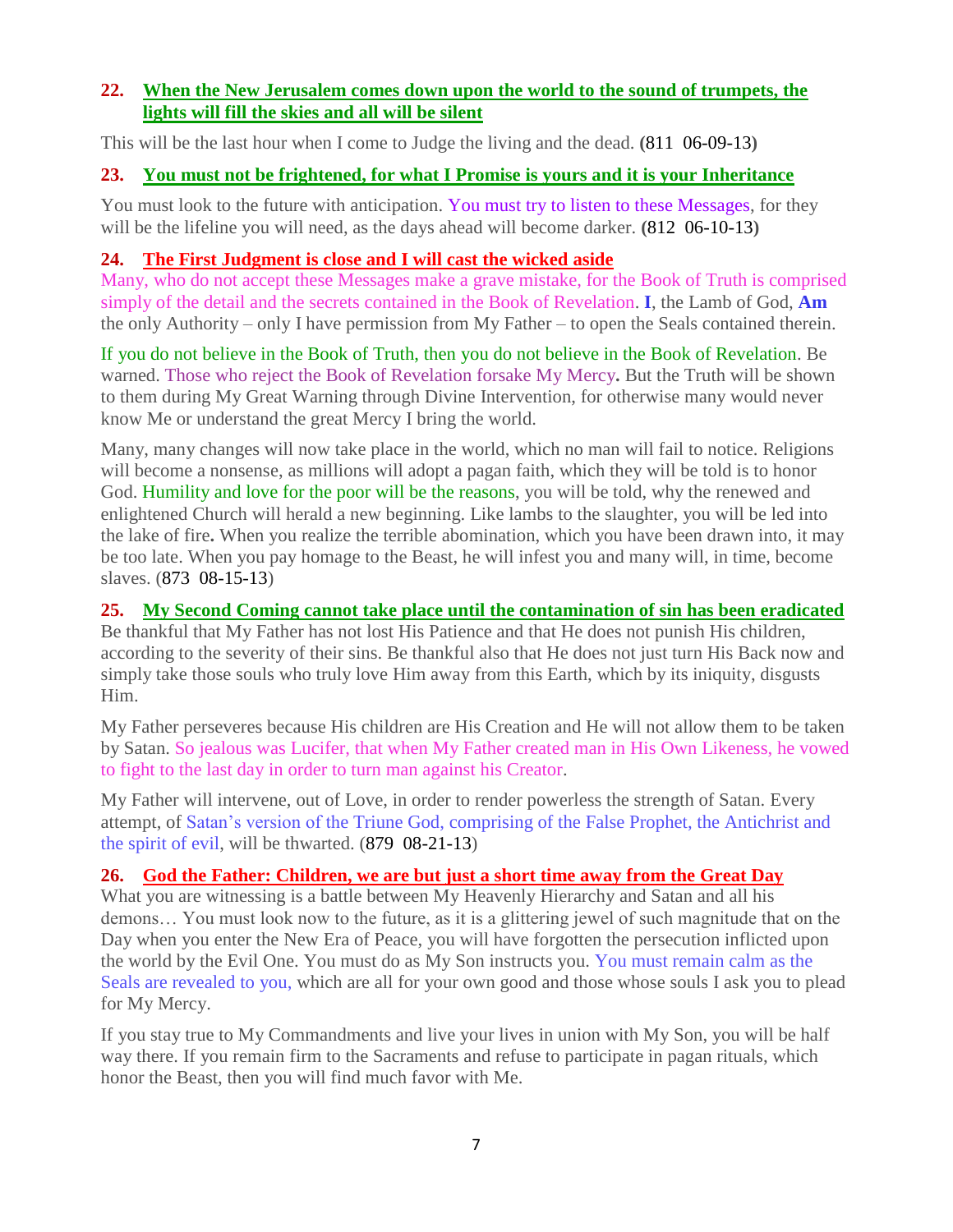Go and remember that I Am the Almighty One and that all Power is Mine. Soon, I will destroy the wicked and unveil My New Paradise to you. Be patient. Trust in Me. Follow My Son and accept the Gifts, which He and His beloved Mother, the Immaculate Virgin Mary, bring you, in the form of the Crusade Prayers and the Medal of Salvation.

Finally accept My Seal as one of the greatest Gifts I have given humanity since I gave them Life. I give Life again with My Special Graces when you hold close to you, the Seal of the Living God. **All those with the Seal are granted a place in the New Paradise. (**882 08-23-13**)**

### **27. [I come for you to take you to My Father. I come to fulfill His Divine Will and to complete](http://www.thewarningsecondcoming.com/i-come-for-you-to-take-you-to-my-father-i-come-to-fulfill-his-divine-will-and-to-complete-the-covenant/)  [the Covenant](http://www.thewarningsecondcoming.com/i-come-for-you-to-take-you-to-my-father-i-come-to-fulfill-his-divine-will-and-to-complete-the-covenant/)**

**All events foretold have been laid down in the beginning and form part of God's Plan to complete the Covenant to gather His children, finally, so that they can live in harmony in His Divine Will.** The final battle between My Father's hierarchy and the Evil One means that many people, who leave themselves exposed, will become infested by sin and will turn against their brothers who remain loyal to God.

**Take comfort, all of you, because My Father will intervene with the wicked actions of those who want to control all nations and He will strike them dead – those who dare to hurt His children**. Many poor souls will suffer during such persecutions, but My Father is ever-merciful. His Power cannot be touched. His Hand is Almighty. He can, at any time, cast away His enemies. But the prophecies foretold, and which must take place before My Second Coming, are a reality. They will unfold in a way, which may not be obvious to all of you, but know this. Prayer is your weapon… Be patient. Be calm. For soon joy, love and peace will finally be yours for eternity. (909 16-17-13)

#### **28. [At My Second Coming, I will judge every person who remains alive on the Earth at that](http://www.thewarningsecondcoming.com/at-my-second-coming-i-will-judge-every-person-who-remains-alive-on-the-earth-at-that-time-according-to-what-they-have-done-for-the-glory-of-god/)  [time according to what they have done for the Glory of God](http://www.thewarningsecondcoming.com/at-my-second-coming-i-will-judge-every-person-who-remains-alive-on-the-earth-at-that-time-according-to-what-they-have-done-for-the-glory-of-god/)**

Those amongst you who remain defiant to the end, through your rejection of Me – although the Truth will have been made known to you – will be cast away from Me… **The living who are in My Favor will be lifted into My Glorious Paradise. They include every sinner, every creed, every race, who have called out to Me, their Savior, the Son of man, and all those who ask Me to save them.**

Your time on Earth has been decided by My Father and this day is still unknown to Me, but I tell you this. You, of this generation, will be gathered and taken into My New Paradise when Heaven and Earth will become one. **You have been given the time to prepare, so use it for good measure, so you can have Eternal Life and share it with your loved ones. I now ask you to consecrate every loved one, your family, your friends and your nations to Me, so that I can cover them with the Protection of My Precious Blood. (**910 09-18-13**)**

#### **Recite this special Crusade [Prayer to consecrate all those close to you so that I can cover them](http://www.thewarningsecondcoming.com/recite-this-special-crusade-prayer-to-consecrate-all-those-close-to-you-so-that-i-can-cover-them-with-my-precious-blood/)  [with My Precious Blood](http://www.thewarningsecondcoming.com/recite-this-special-crusade-prayer-to-consecrate-all-those-close-to-you-so-that-i-can-cover-them-with-my-precious-blood/)**

#### *Crusade Prayer (122) For the consecration to the Precious Blood of Jesus Christ*

*Dear Jesus, I ask You to consecrate me, my family, friends and nation to the Protection of Your Precious Blood.*

You died for me and Your Wounds are my wounds as I gracefully accept the suffering, which I will *endure in the lead up to Your Second Coming.*

*I suffer with You, dear Jesus, as You try to gather all of God's children into Your Heart, so that we will have Eternal Life.*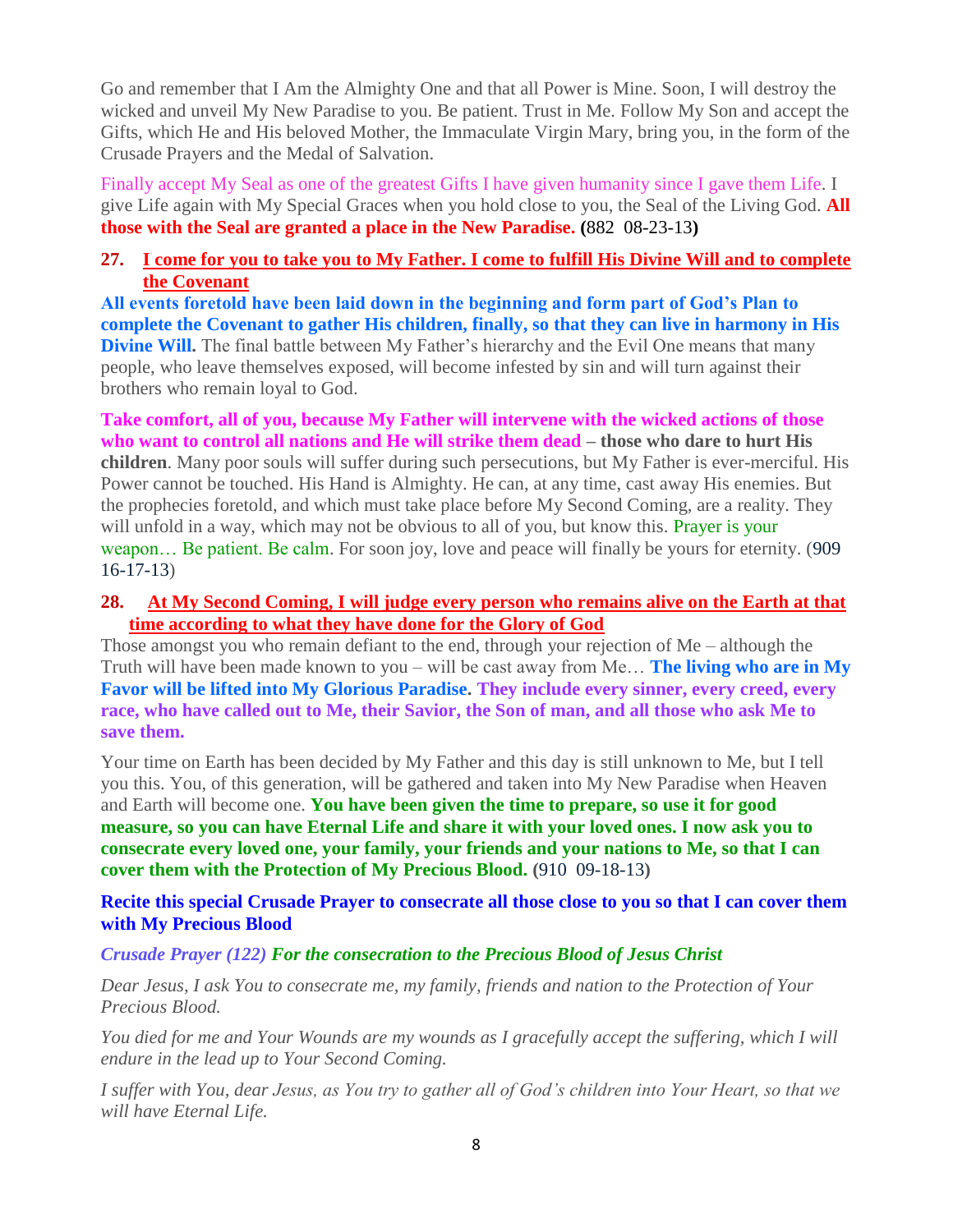*Cover me and all those who need Your Protection with Your Precious Blood.*

*Amen*. (911 09-18-13)

# **29. [The Great Day will dawn and soon the world without end will begin](http://www.thewarningsecondcoming.com/the-great-day-will-dawn-and-soon-the-world-without-end-will-begin/)**

Why, oh why, have you deserted Me? Why do those of you who believe in Me and who know Me, hurt so many of your brothers and sisters? Why does hate thrive in your hearts? Why do you feel the need to question the Gospels now, when they have existed for so long? Who gave you the authority to misinterpret My Word given to My apostles? Why are you twisting them and why do you not believe what I said? My Word is very clear. When I speak, I mean what I say. If I say one thing, I do not mean another. Why would I, for example, contradict Myself and especially now in this Mission?

What is given to God's prophets is the Truth. Anything which contradicts these Messages, from the mouths of those who claim that I speak with them, must be rejected by you. I would never compete with My Own Voice, because I must ensure that you are given the Truth. (945 10-26-13)

### **30. I Am [coming to renew the Earth, to free man from his misery, sorrow and sin](http://www.thewarningsecondcoming.com/i-am-coming-to-renew-the-earth-to-free-man-from-his-misery-sorrow-and-sin/)**

I want all those, especially those who do not believe in God, to see Me and run to Me first. They are My first concern and I tell them this. You do not know Me. You do not see Me. You do not want to believe in Me, but I love you. I want you to be part of My Kingdom, so I can lavish upon you all the Gifts of My New Paradise, My New World, My New Beginning. I want you, your family, your relatives and friends to be as one, with Me and the whole of humanity. You must wait until the Great Event, the day when the world will alight with My Rays and when it will stay still for fifteen minutes.

Do not try to run away from Me, for I Am coming with good news… Do not reject Me, for I do not want to lose you. I Am your Salvation. I Am the Truth. I Am your beloved Jesus Christ and I, at last, will soon make Myself known to the world and especially to those who do not believe in Me. (966 11-17-13)

### **31. [On that day, I will gather the Living](http://www.thewarningsecondcoming.com/on-that-day-i-will-gather-the-living/)**

All homage to Me, in My Churches, will soon be reduced to a mere nod in My direction. They will no longer genuflect before My Tabernacles. They will not bow before Me or kneel, nor will they pray before My Corpus on the Cross, for it will not be My Image they will be asked to venerate. I will be scourged and made to look ridiculous. My Words will be turned into the most peculiar verbiage and the Truth of My death on the Cross will be thrown out.

Only those who remain loyal to Me can retain My Flame and when the Light of My Church on Earth is reduced to but just a faint glimmer – then the final call will be heard from Heaven. On that day I will gather the Living. The remainder will be left with the enemies of God to whom they gave their allegiance. No joy will they experience after that. (968 11-19-13)

# **32. [Heaven will soon declare the final part of God's Great Plan to save humanity](http://www.thewarningsecondcoming.com/heaven-will-soon-declare-the-final-part-of-gods-great-plan-to-save-humanity/)** (973 11- 26-13)

**33.**

**34. I Am [preparing the world for My Second Coming and many will hate Me for this](http://www.thewarningsecondcoming.com/i-am-preparing-the-world-for-my-second-coming-and-many-will-hate-me-for-this/) light Many will be deceived and many will not bother to prepare their souls, including those who do believe in My Second Coming. Soon, every Truth documented in the Gospels will be reviewed and will then be interpreted in a different light.** This false sense of security will be the greatest deceit, devised in order to deny man his natural right to the Kingdom of God. Where there is no reconciliation sought by man for the forgiveness of their sins, there can be no redemption in My Eyes. (981 12-09-13)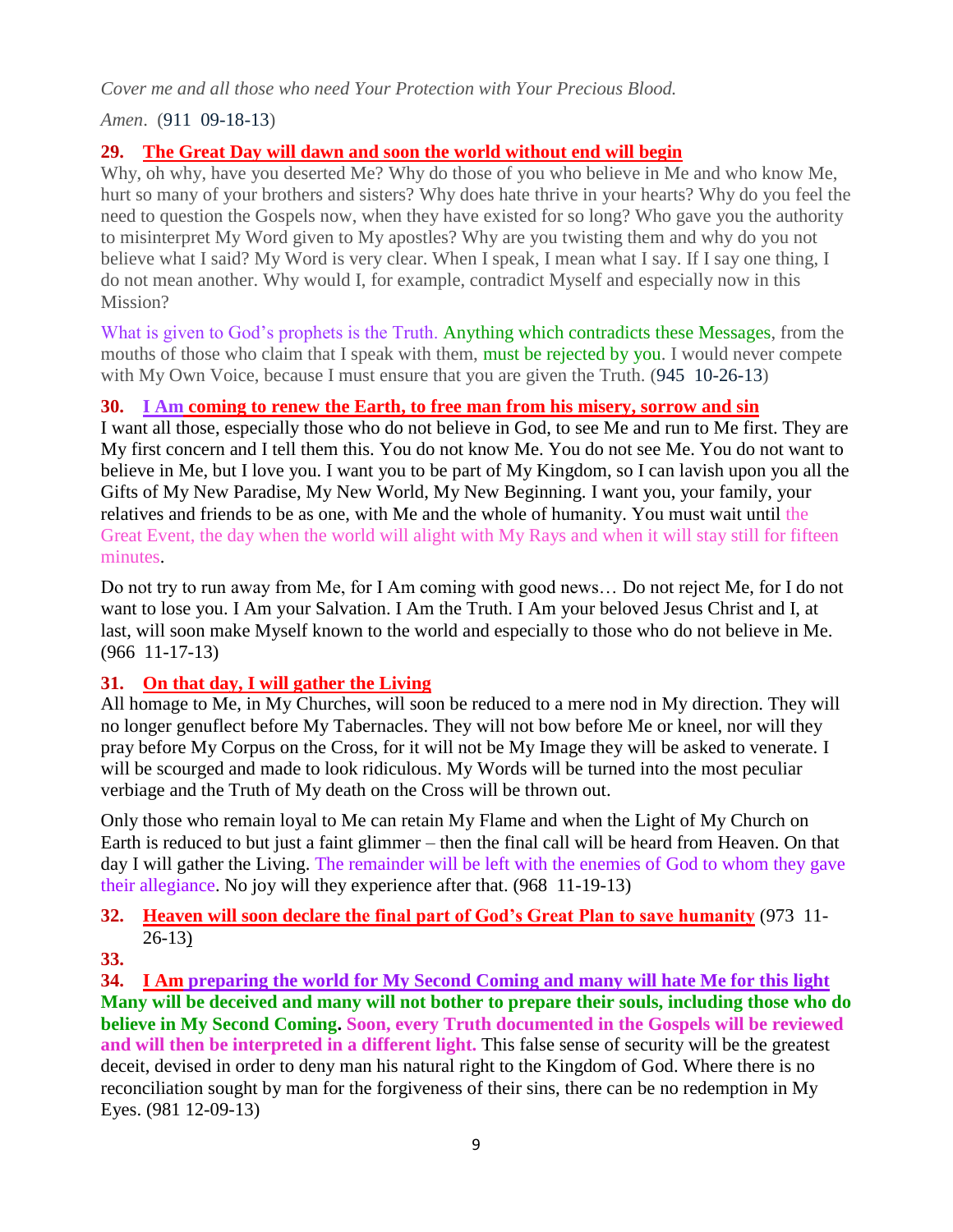# **35. [On the Day of Judgment, you will finally understand the Power of God](http://www.thewarningsecondcoming.com/on-the-day-of-judgement-you-will-finally-understand-the-power-of-god/)**

**It is by My Command that Satan and all his demons will relent.** For all their power, they are nothing before Me, the Son of man, Jesus Christ… **My Divinity must never be underestimated.** My Power must never be misunderstood, for I Am All-Powerful and My Kingdom will reign forever, with or without man, who has the free will and, therefore, the choice to follow Me or not… **Every demon, including their master, the Beast, will drop at My Feet, by My Command.**

On the Day of Judgment, you will finally understand the Power of God and then you will know what it is like to come face to face with My Divine Light**.** So Powerful is My Light that only the pure and humble will withstand it. It will force many of you to the ground, when you will shield your face from Me. Very few of you are fit to stand before Me, and yet I will pull you towards Me, until you stand there as you were meant to in full surrender and in total obedience to Me. **On that Day your free will will come to an end.** (991 12-20-13)

#### **36. God the Father: I Am [coming to gather the faithful. My Time is soon, as My Son's](http://www.thewarningsecondcoming.com/god-the-father-i-am-coming-to-gather-the-faithful-my-time-is-soon-as-my-sons-mercy-is-almost-upon-you-2/)  [Mercy is almost upon you](http://www.thewarningsecondcoming.com/god-the-father-i-am-coming-to-gather-the-faithful-my-time-is-soon-as-my-sons-mercy-is-almost-upon-you-2/)**

Hear Me as I announce that My Intervention to prevent the destruction of the human race is about to take place… There is a wicked act being planned to incur war, with the sole objective being to destroy as many people as possible… They, My enemies, want to control what you eat, drink and all that you do to promote the Truth, as I have given you. Until the day that they are in control of your countries, your finances and your health, they will not rest.

When man believes that he can defy God, then he does not really know Who I Am. If he does not know Who I Am, then he knows nothing. His heart has been hardened, his intellect dulled and his soul made leaden.

I will intervene now to stop this terrible, wicked atrocity from being perpetrated. Then when I Am done, I will open your eyes, tug at your hearts and fill you with wonder. (1,014 01-13-14)

### **37. [My Mother's role as Co-Redemptrix will be well and truly understood at last](http://www.thewarningsecondcoming.com/my-mothers-role-as-co-redemptrix-will-be-well-and-truly-understood-at-last/)**

**When My Mother makes one final appearance, at Marian apparition sites everywhere, you must know then that the world will turn and run to Me at last.** It is through My beloved Mother that more souls are brought to Me. **Her role has always been to serve Me for the good of man.** And now, My Mother's role, as Co-Redemptrix, will be well and truly understood at last.

My Father promised that He would reveal to the world the Truth, through the Book of Truth, as foretold to the prophets Daniel and John the Evangelist. My Father brings you the Truth at this time now, but He does it piece by piece, little by little until the final part makes up the whole. Only then will the Book of Truth make sense. Only then will the final hurdles be overcome, when the majority of humanity will sing and rejoice in anticipation of My Second Coming. **Only when My Mission is completed will the Great Day be announced to the world.** (1,022 01-24-14)

### **38. [Much of what humanity takes for granted will be turned upside down and inside out, but](http://www.thewarningsecondcoming.com/much-of-what-humanity-takes-for-granted-will-be-turned-upside-down-and-inside-out-but-this-is-necessary/)  [this is necessary](http://www.thewarningsecondcoming.com/much-of-what-humanity-takes-for-granted-will-be-turned-upside-down-and-inside-out-but-this-is-necessary/)**

I ask that, while much pain will be endured by those who love Me, as well as by those who don't**, not one man amongst you should ever believe that there is no hope**. Instead, rejoice because only love, joy, peace and happiness lies ahead in My New Paradise. When the world is cleansed of sin and as many souls as possible are purified, then I will come as a Bridegroom ready to greet you. The Great and Glorious Day is to be anticipated with joy, excitement and longing, for My Heart will burst forth and unite with the whole world. (1,029 02-01-14)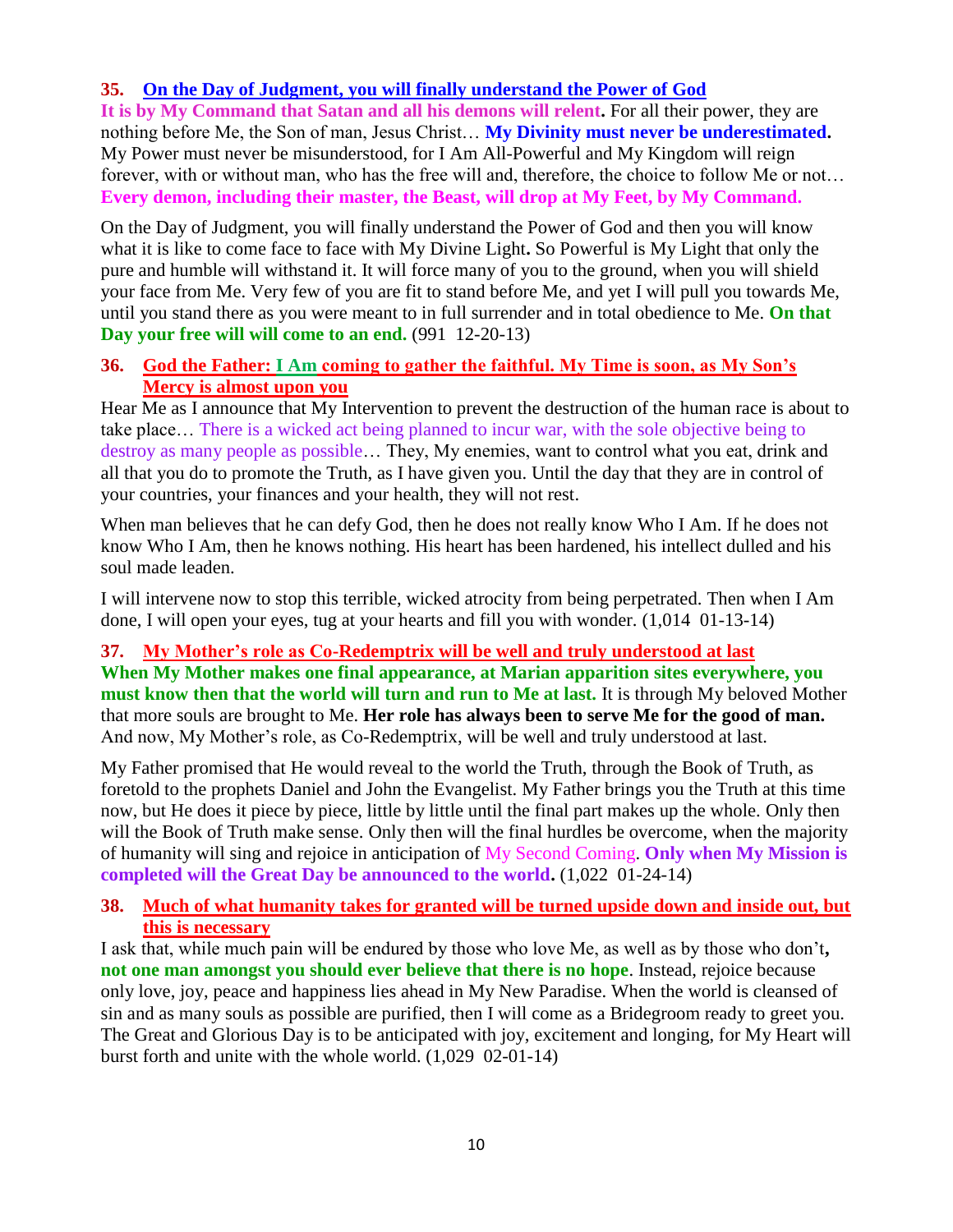#### **39. [Don't you know that, after My Second Coming takes place, your soul will exist for](http://www.thewarningsecondcoming.com/dont-you-know-that-after-my-second-coming-takes-place-your-soul-will-exist-for-eternity/)  [eternity](http://www.thewarningsecondcoming.com/dont-you-know-that-after-my-second-coming-takes-place-your-soul-will-exist-for-eternity/)**

**I, Jesus Christ, will open the minds of those who do not recognize the Word of God in these Messages, shortly.** I will pull at their hearts and fill them with a longing for the Truth. When you are filled with falsities, presented with untruths and fed lies about sin and how it is seen in the Eyes of God – I will stand as a barrier to protect you. **I will frustrate many, for I do not give up easily when man ignores the Gift of the Holy Spirit.** I will become like a thorn in your side – like the sting of alcohol, when poured over an open wound. Very few will fail to ignore Me, but not all will accept My Final Gift of Eternal Salvation. (1,039 02-10-14)

### **40. [They pay lip service to what My Second Coming means](http://www.thewarningsecondcoming.com/they-pay-lip-service-to-what-my-second-coming-means/)**

This time they will be left with little option but to see the signs, which they will have to bear witness to, for **I will reveal all.** When I say something will happen and when it does, they will still deny that the prophecy came from the Words uttered by My Lips. When they see the Earth twist, shake and other punishments poured down upon them, they will still argue that there is a scientific reason for it.

When the great apostasy engulfs the world and crushes Christianity, in favor of paganism, will they say that this is a good thing? The answer is yes. So, as My Presence becomes less revered by so many, what chance does the world stand against Satan? This is why My Father prepares you now, for He never gives up when preparing His children for His Great Mercy. (1,042 02-12-14)

# **41. [When I come to judge, the world will tremble](http://www.thewarningsecondcoming.com/when-i-come-to-judge-the-world-will-tremble/)**

They will declare that God does not allow the sins of man to cloud His Judgment. Rather, God will ignore sin, for it is of little consequence, because man is weak and will always sin, no matter what. Jesus, you will be told, forgives everyone, because His Mercy supersedes His Judgment… Let no man ever confuse My Mercy with My Judgment, for they are two different things.

My Mercy will only be shown to all who show remorse for their sins. It will not be shown to those who stand proudly before Me, where no attempt has been made on their part to seek My Forgiveness. When I come to judge, the world will tremble. And when My Mercy is exhausted, My Justice will fall like an axe. I will punish the wicked, who are beyond help. (1,048 02-18-14)

# **42. [This time I come to renew the Earth, to re-establish My Kingdom on Earth](http://www.thewarningsecondcoming.com/if-there-is-but-just-a-shred-of-pride-in-the-soul-the-holy-spirit-will-never-enter-it/)**

That Day will dawn soon and before the time comes, I will enlighten your mind, body and soul. I will shock you with My Power – My Divinity, but you will feel such a surge of love that you will be left in no doubt that this could only come from Me. That is My Promise.  $(1,107 \text{ } 04\text{-}29\text{-}14)$ 

### **43. My Promise to come again will be [fulfilled in the lifetime of this generation](http://www.thewarningsecondcoming.com/you-are-about-to-witness-the-greatest-deceit-ever-inflicted-upon-the-world-by-satan/)**

Many people in the world, at this time, are oblivious to the prophecies which are contained in the Most Holy Bible, regarding **the Great Day of the Lord.** To prepare for this time, My Father has instructed Me to inform you that the date is set for My Second Coming, but only God, the Eternal Father, knows of this date. Even I, His only-begotten Son, have no knowledge of this date – only that it will be soon… I will salvage the weak, the fearful, the remorseful, the heretics, the heathen, the liars, the thieves, the murderers – all sinners. Not one of you is exempt from My Mercy. I love all of you. (1,108 05-01-14)

# **44. [That will be the Greatest Day since God created Adam and Eve](http://www.thewarningsecondcoming.com/that-will-be-the-greatest-day-since-god-created-adam-and-eve/)**

My Time is very near and because of this, it is important that every single person in the world prepares, as if they were to be taken from this life at any moment. Do not ignore My Call, for those who fail to prepare for the Great Day will be left in great anguish. On the Day of My Second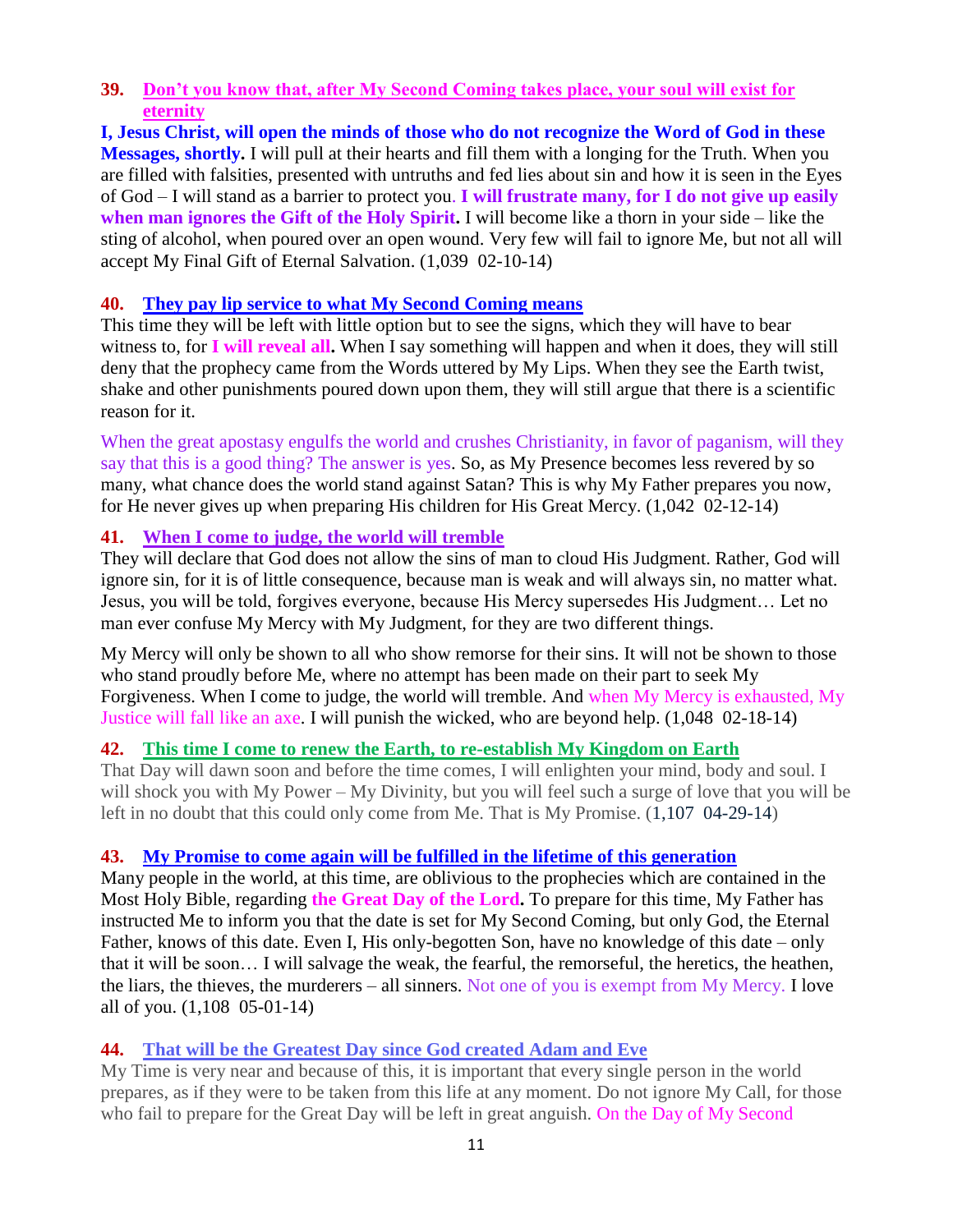Coming, which will be preceded by The Warning, where I will prove to the world Who **I Am**, you must be ready**.** I come for all of you to take you into the exquisite new and glorious Paradise. I do not desire to exclude anyone. Each of you is a cherished child of God… I will lift you all, in an instant, in the blink of an eye, into My New Kingdom. And then will commence the beginning of the end**.** Those souls who idolized the Beast and who gave themselves over in body, mind and soul to Satan, and who became his willing agents, will have nowhere to turn, nowhere to hide and they will be left without any help, for Satan will have forsaken them. For by then, Satan will be cast into the abyss and his power will cease completely at that point. To those souls, I say this. Even at that stage I will show you Mercy. You must call out to Me and say**:** *"Jesus, help me. Jesus, forgive me for all my sins,"* and I will lift you, too, into My New Paradise**…** I will save every soul who calls on Me just before the skies close; the mountains collapse and the sea floods the Earth and then the Heavens will disappear along with the old Earth. Up will rise My New Paradise, the New Heaven and Earth, just as it was created for Adam and Eve, and all will rejoice… My Mercy is so Great that even those who have sold their souls to the devil will be saved, if they so desire, by calling out to Me on the Final Day**.** (1,143 06-13-14)

#### **45. [The Hand of God will use the sun to alert the world](http://www.thewarningsecondcoming.com/the-hand-of-god-will-use-the-sun-to-alert-the-world/)**

The sun is one of the greatest signs when divine intervention is about to be unveiled. **When you see changes in the sun; when it seems larger; shines longer and out of season; know that the time is getting closer for My Second Coming.** The Hand of God will use the sun to alert the world that its activity is unusual. Scientists will be unable to give a reason for sudden movements in the sun and for the unusual behavior of this star, which brings you light. Without the light of the sun, the earth would be plunged into darkness. So, as the sins of man increase, and sin is embraced as simply part of human nature, the earth will be covered with the spirit of darkness. **As sin envelops the world, the sun will slowly lose its luster and become dull. As man loses his sense of love for others and becomes immune to the pain he inflicts upon others, because of sin, the world will become darker – darker of the spirit, darker by day… The sun will dissipate until finally, no light will cover the earth for three days**. The only light will be that which comes from the Truth. And, **on the fourth day**, the skies will burst open and the light – the likes of which you will never have believed possible will pour from the Heavens. Then **I will be seen by every person in every country, at the same time, in all My Glory, as I come to reclaim the Kingdom promised to Me by My Father**. (1,242 10-24-14)

#### **46. [I can reveal only so much to you before I separate the sheep from the goats](http://www.thewarningsecondcoming.com/i-can-reveal-only-so-much-to-you-before-i-separate-the-sheep-from-the-goats/)**

My punishment is imminent and I will separate those, whose love for Me remains alive, from the souls who reject Me. My Intervention will be swift and woe to the man who curses Me, for I will cut him off from the Bosom of My Sacred Heart, and he will be left walking amongst the beasts who roam the earth seeking out the souls they crave so that they can destroy them. Today your Lord has spoken and today is the day when the changes, as foretold, will commence. My Mercy will be shown to you in great torrents but after that you will choose your own destiny. Those who have allowed hatred to fester in their souls will reject Me outright. Those with lukewarm souls will not have the Graces to remain true to Me and they, too, will reject Me. I have given you the Word, the Truth, and many have cursed Me because of it. There is only so much that I can give you before the Great Day. Now, take what I have given you and remember every Word, for My Time is near and I can reveal only so much to you before I separate the sheep from the goats… The Day of the First Resurrection is coming and those who won't accept Me will be cast away for eternity. (1,322 02-11-15)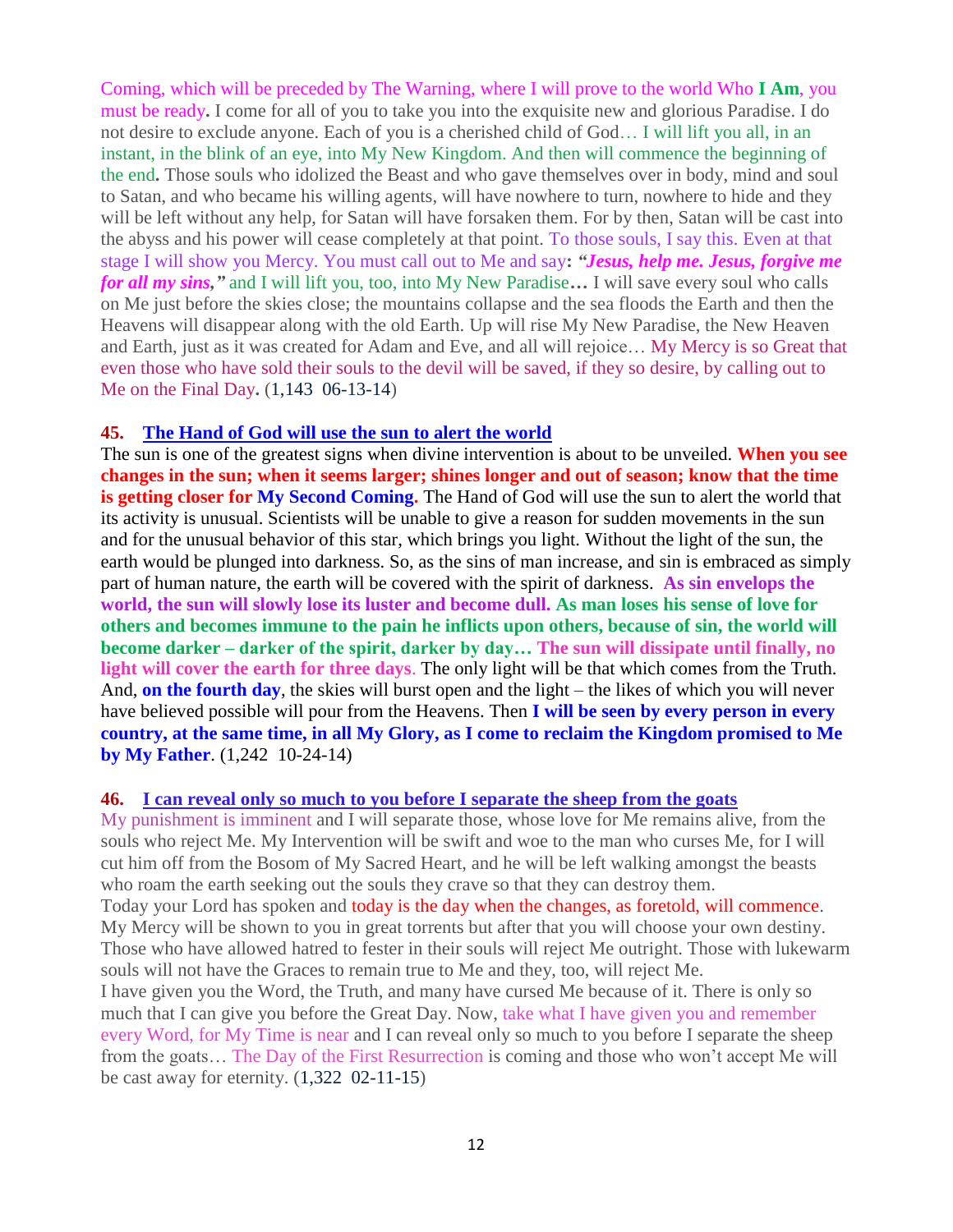#### **47. [God the Father: The land will be purified, just as My children will be cleansed of all](http://www.thewarningsecondcoming.com/god-the-father-the-land-will-be-purified-just-as-my-children-will-be-cleansed-of-all-iniquities/)  [iniquities](http://www.thewarningsecondcoming.com/god-the-father-the-land-will-be-purified-just-as-my-children-will-be-cleansed-of-all-iniquities/)**

Many changes will come about as the time for the Second Coming of My beloved Son, Jesus Christ, draws closer. **Fear not, My children, for these things must come to pass in order that My children are purified, so they can rejoice when the Day comes for the world without end to begin. My Promises have always been fulfilled and all will end well**. I desire that you beg for Mercy, for every single soul alive in the world, so that the human race can unite, as one, in My Eyes. Soon, the hatred, the evil and the injustices in the world will come to an abrupt end, and the Light of My Kingdom will shine down upon you… Rise, My children, lift up your hearts in hope and trust. **I will intervene in many ways to prevent evil acts, deceitful betrayals and heresy from destroying you.** My Time has dawned and My enemies will be struck down as I strive to set everything in its correct order, so that all will be ready. **The land will be purified, just as My children will be cleansed of all iniquities, and I will raise up the meek, the humble and those**  with tender hearts, to take their places in the New Heaven and New Earth. **(1,233 10-12-14)** 

#### **48. [I will come at a time when you least expect](http://www.thewarningsecondcoming.com/i-will-come-at-a-time-when-you-least-expect/)**

I desire that all of you, My precious followers, trust in everything that I taught you and everything that I tell you now, for all My Plans are according to the Will of My Eternal Father. You must never fear the future for all is in His Holy Hands. Trust and you will find peace. My Plan will finally be realized and every suffering will be defeated and every evil abolished. It is time to accept the Truth, although it may be frightening. When you place all your trust in Me I will ease your burden and My Graces will fill you with My Love, which will bring you great comfort in these harrowing times. I will come at a time when you least expect and until then you must pray, pray, pray for those who do not know Me as well as those who do, but who refuse to acknowledge Who **I Am**. I continue to pour over you the Gift of the Paraclete to ensure you do not wander away from Me. Every Gift will be bestowed on those who love Me with humble and contrite hearts. My Love will not, however, reach those souls who chose to honor Me on their own flawed terms. Nor will it touch the hearts of stubborn souls who believe they know Me, but whose pride blinds them to the Truth, given to them from the beginning… The Truth comes from God. The Truth will live on to the end of time. The Truth will be revealed in its entirety, soon, and then it will cut through the hearts of those who refused My Hand of intervention. Then, My Army will rise together in the Glory of God to proclaim the True Word of God until the last day… It will be the souls of Christians who were given the Truth but who will fall into grave error. It is for these Christian souls that I pine for the most and it is for them that I ask you to pray, every hour of the day. (1,251 11-02-14)

#### **49. [My Presence will shake the earth and the ground will tremble](http://www.thewarningsecondcoming.com/my-presence-will-shake-the-earth-and-the-ground-will-tremble/)**

When the time comes for My Second Coming, a great sound will be heard like the roar of thunder and the skies will be opened as if a great curtain has been lifted. I will appear in a great white light, brighter than the sun, and many people will be blinded by this Great Light, which will surround Me. The purer the soul, the clearer will be their eyesight, and they will rejoice when they see My Face. **My Presence will shake the earth and the ground will tremble. Then there will be a great stillness and My Voice will ring out as I declare that it is I, Jesus Christ. There will be great rejoicing on the part of those I will call out to - those who will have been blessed with My Great Mercy. But, amidst the love and the joy, there will also be great sorrow and fear. Those who have nothing but hatred for Me will sink to their knees, groaning in pain and thrashing about in anger and fear at the sight of Me.** Those who reach out to Me on that Day and beg Me to take them into My Merciful Arms, will be saved. I will reach out to the lowly, the lost as well as those who will be too weak to seek Me out. They need only whisper these words *'Jesus forgive me my sins'* and I will sweep them off their feet and into My Glorious Kingdom. (1,277 12-04-14)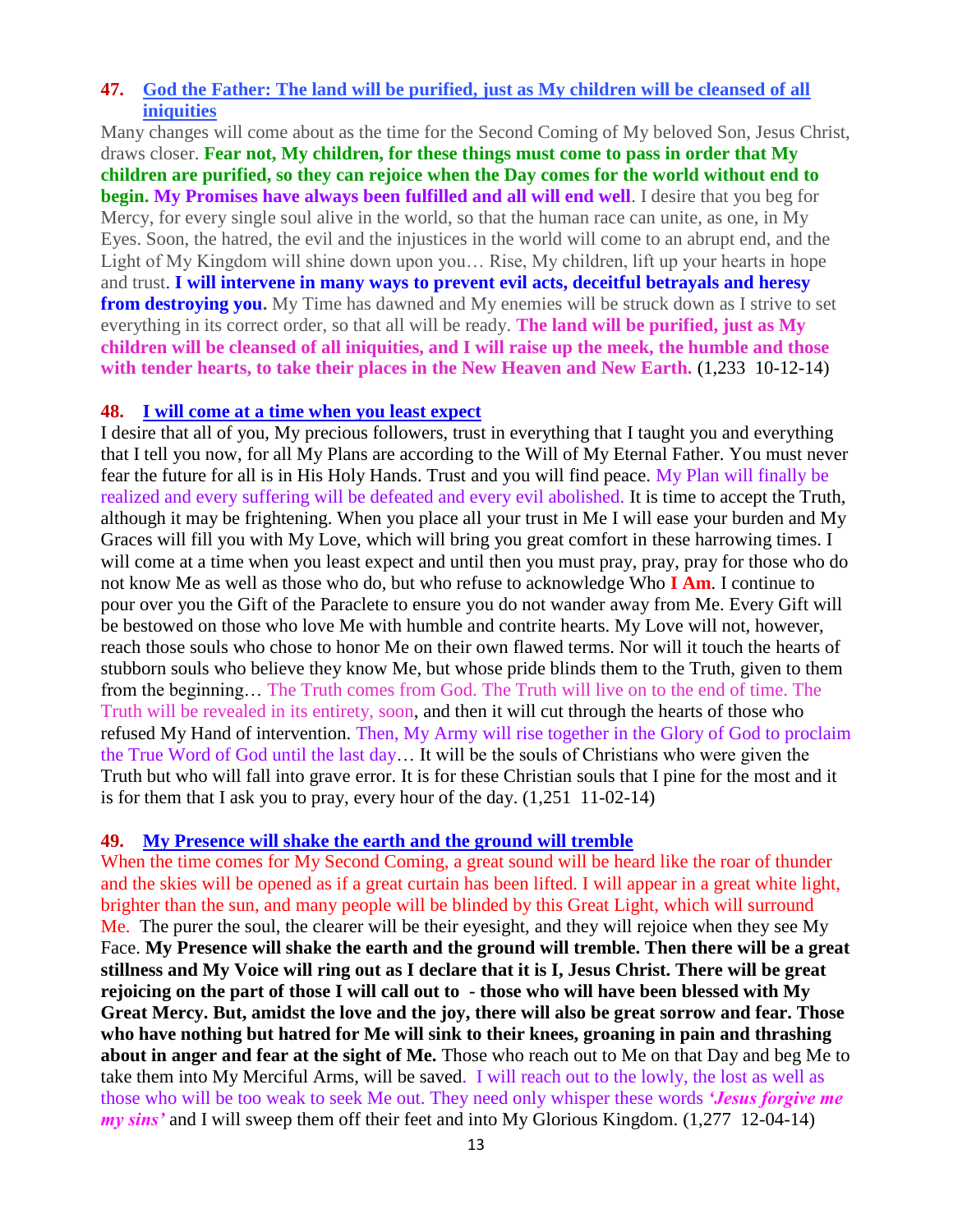### **50. [My Second Coming will create great happiness](http://www.thewarningsecondcoming.com/my-second-coming-will-create-great-happiness/)**

Do not fear the great upheaval for the time to clear out the rot has begun and when new life springs from the soil, the new world, which will be without end will delight every soul who clings to Me. **I Am** Love and Love will follow Me and every soul who is pierced with the Holy Spirit. Be strong My beloved followers, My Intervention is necessary at this time, and soon the New Jerusalem will descend from Heaven, and the world as it was meant to be will arise out of the ashes. (1,296 12-30-14)

### **51. [God is Omnipresent –](http://www.thewarningsecondcoming.com/god-is-omnipresent-he-is-everywhere/) He is everywhere**

Apostasy has gripped the world and spreads its tentacles into every religion, which acknowledges Me, Jesus Christ, as well as those which acknowledge My beloved Father.

Those who spread apostasy do it in a way that is not apparent and impostors will carefully nurture souls into accepting a false [doctrine.](http://www.thewarningsecondcoming.com/god-is-omnipresent-he-is-everywhere/) **This will lead two thirds of Christians into apostasy** where they will be none the wiser**. Every Law of God will be bent and presented as being pertinent to the modern world.** So persuasive will My enemies be, so caring and humble in appearance, that they will convince even the most staunch and loyal followers of Mine that these changes are acceptable in God's Eyes**.**

Once a Christian departs from the Truth, he is guilty of accepting lies. Soon after he will accept false doctrine and then he will fall away from the Faith very quickly. When the time is right, the man of perdition will convince all Christians who reject the True Word of God to join a new One-World Religion. And so this is how My Church will be crucified.

Priests loyal to the Truth will continue with the daily Sacrifice carried out in My Name and in the way it was meant to be. Following them will be the remnant in every nation who will respond to the Spirit of Fire. God's Power must never be underestimated. He will lead His Own on their march to victory. He will wipe away every bramble, which blocks their path. He will cover them with the Circle of His Heavenly Protection and fill their souls with wisdom and the Truth.

God is omnipresent – He is everywhere and He sees everything. Satan's power is terrifying but he is not omnipresent. He can only spread his influence through the souls he and his cohorts manage to deceive. God's Power can multiply in every single part of the world in an instant. Every action, good, bad, or indifferent, comes about through the free will of man, which is influenced by either the Holy Spirit or the spirit of evil.

God's Power will prevail and on **the Great Day of the Lord**, His enemies will be powerless and through the Hand of My Father, they will be cast into the [abyss.](http://www.thewarningsecondcoming.com/god-is-omnipresent-he-is-everywhere/) The greatest punishment will be brought down upon God's sacred servants who preach falsities. Because they were blessed with the Truth, but rejected it in favor of deliberately drawing souls away from the Word of God, theirs will be the worst sin of all and for that they will never see the Face of God. (1,312 01-22-15)

#### **52. [Enoch and Elijah will not be present in human form](http://www.thewarningsecondcoming.com/enoch-and-elijah-will-not-be-present-in-human-form/)**

It will be the Roman Catholics and the Jews who will face the greatest opposition in the times ahead. They will suffer discrimination, opposition and hatred as the apostasy strangles humanity. Their voices will be silenced as falsities devour the minds of God's children when the Evil One deceives the world into rejecting the Word of God.

These two witnesses will continue to proclaim the Truth through those amongst them who are strong enough to spread the Fire of the Holy Spirit until **the Great Day of the Lord** descends upon humanity. The spirits of Enoch and Elijah will flood their souls and they will cause outrage when they bear testament to God, the Truth and the Life, which billions will reject. As foretold, these two witnesses will be opposed and fought against, but woe to the man who tries to destroy them for God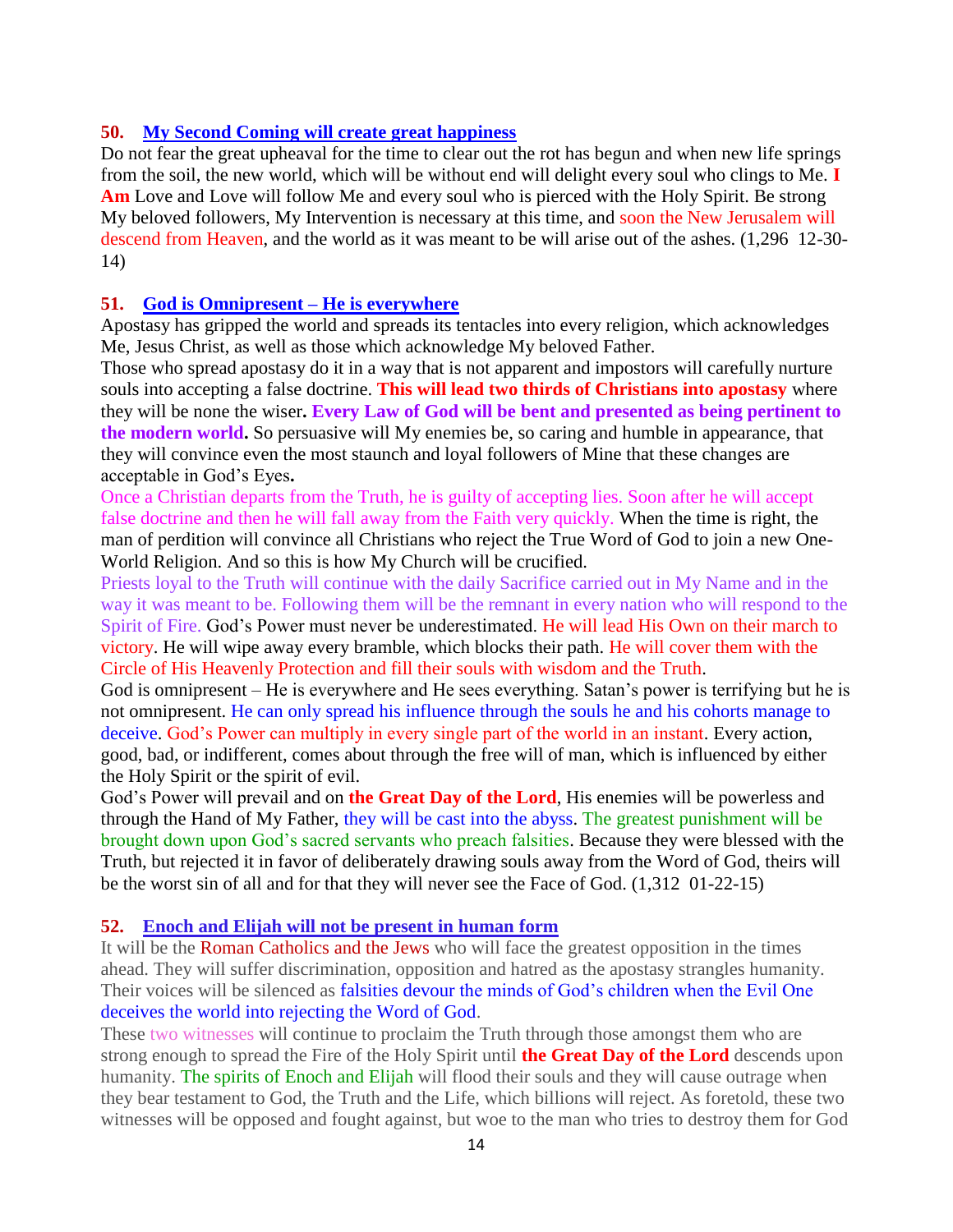will punish His enemies to allow these two to keep the flame of His Love alive in a world which will be covered with the darkness of apostasy.

Enoch and Elijah will not be present in human form but know this. They will be present in the spirit of these two witnesses and it will be through their suffering that God will redeem those who are blind to the Truth… Then, when the time comes, **these two religions will be banned** and those who dare to practice them openly will be accused of committing a crime. Burnt to the ground the Temples will become mounds of ashes and **the world will delight in the destruction of God's Faithful and celebrate their demise.** (1,317 01-29-15)

### **53. [I can reveal only so much to you before I separate the sheep from the goats](http://www.thewarningsecondcoming.com/i-can-reveal-only-so-much-to-you-before-i-separate-the-sheep-from-the-goats/)**

My punishment is imminent and I will separate those, whose love for Me remains alive, from the souls who reject Me. My Intervention will be swift and woe to the man who curses Me, for I will cut him off from the Bosom of My Sacred Heart, and he will be left walking amongst the beasts who roam the earth seeking out the souls they crave so that they can destroy them.

Today your Lord has spoken and today is the day when the changes, as foretold, will commence. My Mercy will be shown to you in great torrents, but after that you will choose your own destiny. Those who have allowed hatred to fester in their souls will reject Me outright. Those with lukewarm souls will not have the Graces to remain true to Me and they, too, will reject Me.

I have given you the Word, the Truth, and many have cursed Me because of it. There is only so much that I can give you before **the Great Day**. Now, take what I have given you and remember every Word, for My Time is near and I can reveal only so much to you before I separate the sheep from the goats… **The Day of the First Resurrection** is coming and those who won't accept Me will be cast away for eternity.  $(1,322 \ 02-11-15)$ 

### **54. [My Mission to save humanity is almost complete](http://www.thewarningsecondcoming.com/my-mission-to-save-humanity-is-almost-complete/)**

My dearly beloved daughter, by the Power of the Holy Blessed Trinity, I declare that I have given you the Truth. I have filled your hearts and souls with the Gifts promised to mankind through **the Book of Truth**.

Now take My Gift of the Truth along with all the other Gifts, given to you through this Mission, and accept them with gratitude. Live the Word of God. Accept these Messages and live your lives accordingly.

**My Mission to save humanity is almost complete. My Remnant has been formed. You have been given the Gifts of the Seal of the Living God, the Medal of Salvation and the Crusade Prayers. They will be your armor against My Adversary. I will speak with you only periodically and through the Remnant from now on. You are ready to take up your armor to fight to keep My Word alive in a place of desolation.**

**My Plan is to ensure that all of you spread My Word and contemplate what I have given you**. I will never desert My final Mission, for this is impossible. Be patient and trust in Me completely. These Messages will bring you great comfort and consolation in days of great spiritual trials. Be thankful for My Mercy.

The Holy Spirit will guide and protect you and I will give you the comfort you will need to withstand the difficulties you will face in the times ahead.

**Thank you, My little ones, for accepting My Intervention. Now it is up to you to spread the Truth. I love you, I cherish you and I long for the Great Day of the Lord when I will unite the world and lead you into My New Kingdom on earth.**

I Bless you and give you the courage, the wisdom, the knowledge and the Graces to continue My Work on earth.

Your beloved Jesus

Savior and Redeemer of all mankind. (1324, 02-13-15)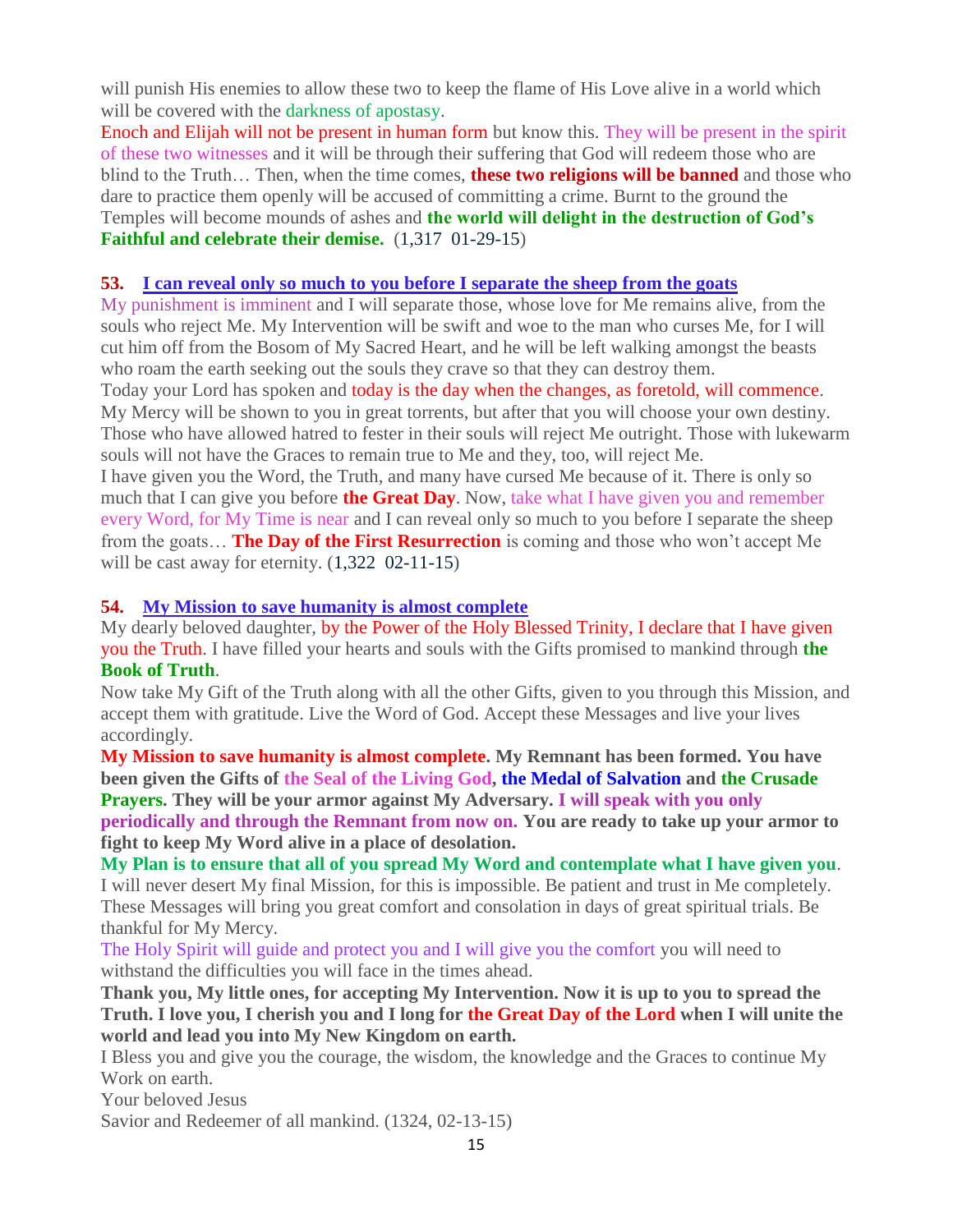#### **55. [Mother of Salvation: Death will soon have no power over man](http://www.thewarningsecondcoming.com/mother-of-salvation-death-will-soon-have-no-power-over-man/)**

**His scourging, persecution and death were carried out under the instructions of those who led the faithful in the Temple of God**. They discarded all that they knew to be the Truth, because they refused to accept that my Son, Jesus Christ, was the Messiah. Every Law, dictated by God, was flouted as they took pleasure in my Son's execution. **Before the Day of the Lord comes they will re-enact His Crucifixion.** They will scourge Him, through their betrayal of His Holy Word. They will persecute those who remain loyal to Him and, then, they will desecrate His Body. But they will fail to kill Him, for His Body – His Church – cannot die and it will remain standing, albeit in a fragile state, until the end… **Death will soon have no power over man and through the Resurrection of my Son, man will also have Eternal Life of the body and of the soul**. Those who trust in Christ and stay true to Him will have life. Only those who completely reject Him will not. (1,230 10-10-14)

#### **56. [God the Father: The land will be purified, just as My children will be cleansed of all](http://www.thewarningsecondcoming.com/god-the-father-the-land-will-be-purified-just-as-my-children-will-be-cleansed-of-all-iniquities/)  [iniquities](http://www.thewarningsecondcoming.com/god-the-father-the-land-will-be-purified-just-as-my-children-will-be-cleansed-of-all-iniquities/)**

Many changes will come about as the time for the Second Coming of My beloved Son, Jesus Christ, draws closer. **Fear not, My children, for these things must come to pass in order that My children are purified, so they can rejoice when the Day comes for the world without end to begin. My Promises have always been fulfilled and all will end well**. I desire that you beg for Mercy, for every single soul alive in the world, so that the human race can unite, as one, in My Eyes. Soon, the hatred, the evil and the injustices in the world will come to an abrupt end, and the Light of My Kingdom will shine down upon you… Rise, My children, lift up your hearts in hope and trust. **I will intervene in many ways to prevent evil acts, deceitful betrayals and heresy from destroying you.** My Time has dawned and My enemies will be struck down as I strive to set everything in its correct order, so that all will be ready. **The land will be purified, just as My children will be cleansed of all iniquities, and I will raise up the meek, the humble and those**  with tender hearts, to take their places in the New Heaven and New Earth.  $(1,233 \ 10-12-14)$ 

#### **57. I Am [coming for those who are most undeserving of My Mercy, first](http://www.thewarningsecondcoming.com/i-am-coming-for-those-who-are-most-undeserving-of-my-mercy-first/)**

**I Am** the Protector of all God's children – every single one of you, irrespective of your sex, age or creed. **I Am** the Protector of My Church on earth and no man will prevail against it. It will remain intact, although many will have deserted Me. Those who desert Me, who change the Word of God, cannot say that they are of My Church, for I cannot protect a Church that does not speak the Truth… **You must focus on Me and accept that The Tribulation has intensified, and that all things foretold must be witnessed**. Only when the prophecies, given to the world in the Beginning, become apparent, will man fully understand that My Time is almost upon him. You must never fear Me, for My Love and Mercy is expansive. Fear only those who do not come from Me, for it is the spirit of evil that drives them to do terrible things. By prayer alone, you can help to atone for their sins, and through such a generous act, you can diffuse the smoke of Satan. His fumes engulf the world at this time, but to be able to recognize his presence is more difficult, than you can imagine. His influence is always hidden behind an exterior of concern; humanitarian acts and is presented in the most unexpected, but respectful way. The man who is blessed with the Gift of discernment will understand how Satan operates. He will recognize his works, no matter how carefully disguised they are presented to a world, which is blind to the Truth. Soon, My Voice will awaken within the hearts of men, their spirituality; a sense of who they are; an understanding as to whom they belong; and an awareness of the Eternal Life I will bring them. Know that when this awakening begins, that the Power of God will be felt, as God's Justice arises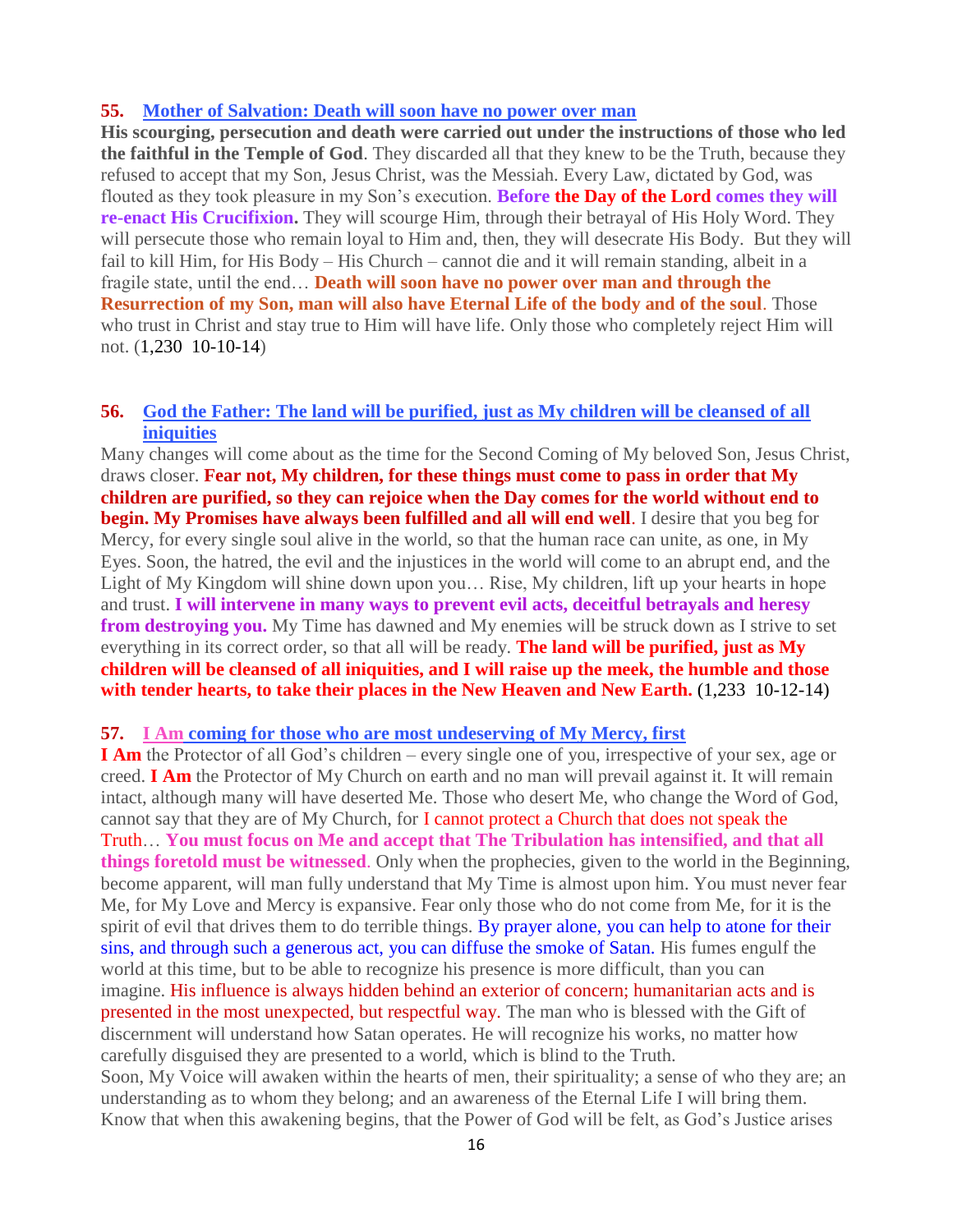out of the ashes, and when a beacon of Light brings life back into the barren field, which will have been left in a withered state, by the evil one. My Voice will be heard and many will be shocked when **that day** begins. It will peal out like thunder and every righteous man will bend down on one knee, in praise of God. **I Am** coming for those who are most undeserving of My Mercy, first. They are the ones who should be last, because of the way they treated Me. And, yet, they will be beckoned into My Kingdom first. The just will come last. The wicked will be left behind. No stone will be left unturned, up to the last second, and those who scream for My Mercy will be given it. Those who curse Me will be cursed. (1,234 10-12-14)

#### **58. [Accept the Truth given to you in the Book of Revelation](http://www.thewarningsecondcoming.com/accept-the-truth-given-to-you-in-the-book-of-revelation/)**

When prophecies were given to God's children, from the beginning, they created fear in the hearts of men. This was because of the doubts that existed in the minds of those who did not believe in God and the comfort that man felt in his natural earthly surroundings. **It was easier to accept a life of imperfection than to believe in one that existed in the supernatural.** God did not send His prophets to frighten His children. He sent them to warn them of the dangers of creating a deep gulf between man and God. If that gulf became wide enough, so that the majority of souls rejected God, then He always intervened in order to save them. God has always intervened through His prophets and it was through His prophets that God was able to educate His children in the Ways of the Lord. **Without God's prophets, man would not have been given the Truth**. What God gives His people, through the written Word, let no man pull it asunder… **When I came to preach the Truth I was feared. All the prophets before Me were also feared. They, just like Me, were hated for bringing humanity the Truth, through the spoken Word. The Book of Revelation, given to John the Evangelist by the Power of the Holy Spirit, has been ignored by My Christian Churches. It is rarely discussed and many in My Church dismiss it as being irrelevant.** The time has now come for the Truth to be finally spoken and for men to make a choice. **Accept the Truth, given to you in the Book of Revelation**, and prepare so that all will be in place and pleasing to Me on **the Great Day**. (1,240 10-21-14)

### **59. The Day when I come [in My Divine Mercy will be the day of enlightenment](http://www.thewarningsecondcoming.com/the-day-when-i-come-in-my-divine-mercy-will-be-the-day-of-enlightenment/)**

The Day when I come in My Divine Mercy will be the day of enlightenment. You will know immediately that I have taken you into a time of complete abandonment, when nothing you have done can be hidden from you. For every act of weakness on your part, you will feel the pain of My Suffering, which will become your own. The remorse you will feel will only be as strong as the faith you have in Me. So many of you will realize what you need to do to gain My Acceptance. However some of you will deny the **Illumination of Conscience** because of the distance you have placed between us.

To the proud and the arrogant among you, who will hide your faces from Me during The Warning, I have this to say. Do not be afraid for you are Mine. Because you are a child of God, created in His Image, I will show you great Mercy. Fear not the one who loves you – fear only the one who despises you for he, the Evil One, is your greatest enemy. Reject Me and you will become enslaved by My greatest Adversary, but if you reject him, My Power will encompass you, protect you and bring you safely into My Kingdom. (1,290 12-23-14)

### **60. [I will intervene in ways which will astonish the world](http://www.thewarningsecondcoming.com/i-will-intervene-in-ways-which-will-astonish-the-world/)**

I know My Own and they know Me. They also know those who are of Me, just as they know those who do not come from Me. Those who are of Me are tender of heart, full of love for all sinners including My enemies, and full of humility for they know they are nothing without Me. Their souls are free of malice, spite, hatred and they suffer because of this. They shine like beacons, their souls